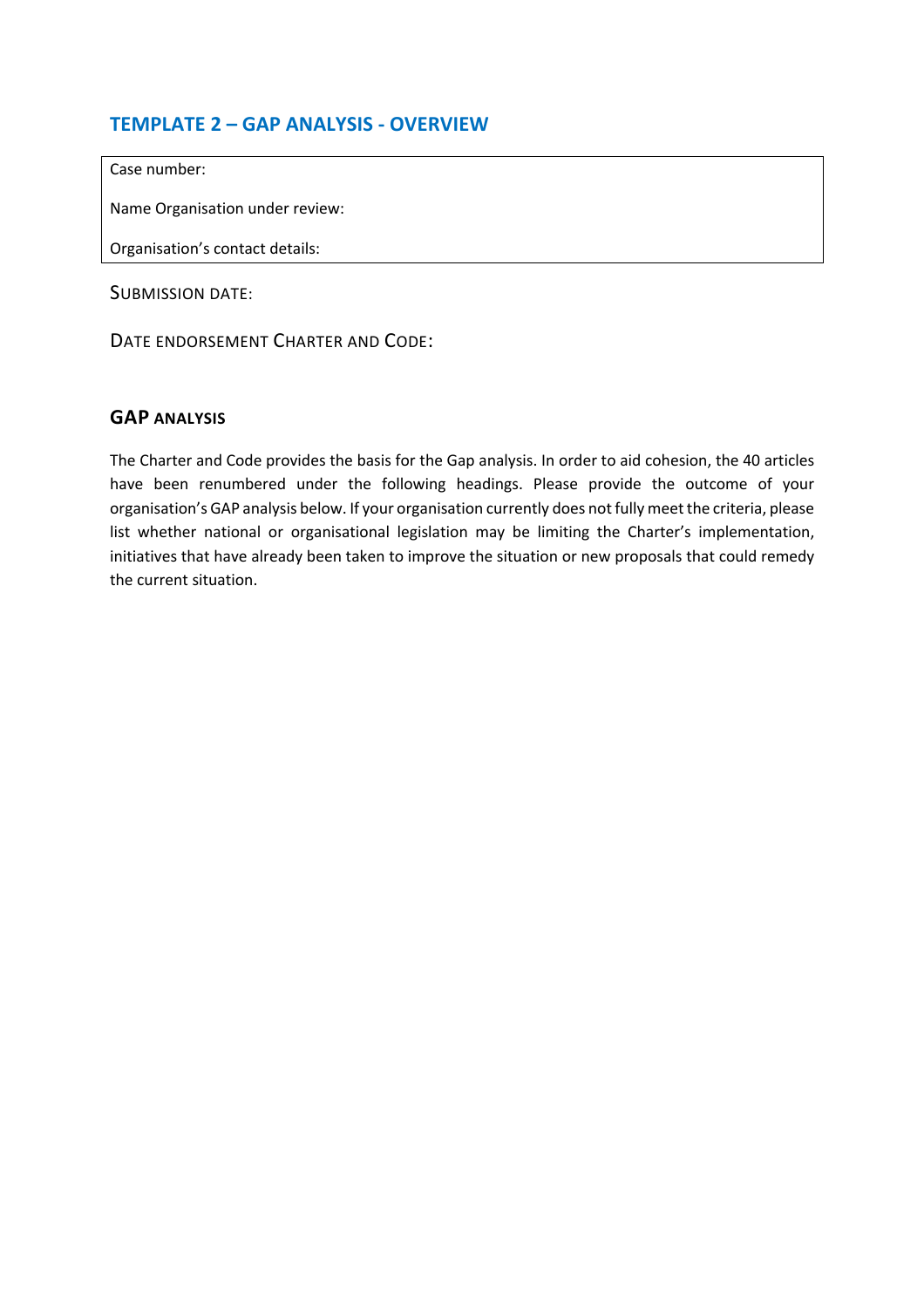| European Charter for Researchers and Code of Conduct for the Recruitment of Researchers : GAP analysis overview |                                                                                                                                                                                                 |                                                                                                                                                                                                                                                                                                                                                                                                                                                                                                                                                       |                                                                                                                                                                                                                                                                                                                                                                                                                                                                                                                                  |
|-----------------------------------------------------------------------------------------------------------------|-------------------------------------------------------------------------------------------------------------------------------------------------------------------------------------------------|-------------------------------------------------------------------------------------------------------------------------------------------------------------------------------------------------------------------------------------------------------------------------------------------------------------------------------------------------------------------------------------------------------------------------------------------------------------------------------------------------------------------------------------------------------|----------------------------------------------------------------------------------------------------------------------------------------------------------------------------------------------------------------------------------------------------------------------------------------------------------------------------------------------------------------------------------------------------------------------------------------------------------------------------------------------------------------------------------|
| Status: to what extent does this<br>organisation meet the following<br>principles?                              | Implementation:<br>$^{++}$<br>fully<br>$=$<br>implemented<br>$+/-$ = almost but not<br>fully implemented<br>$-/+$<br>$\equiv$<br>partially<br>implemented<br>-- = insufficiently<br>implemented | In case of $-$ , $-$ /+, or +/-, please indicate the actual<br>"gap" between the principle and the current<br>practice in your organisation.<br>If relevant, list any national/regional legislation or<br>organisational regulation currently impeding<br>implementation                                                                                                                                                                                                                                                                              | Initiatives undertaken and/or suggestions for<br>improvement:                                                                                                                                                                                                                                                                                                                                                                                                                                                                    |
| <b>Ethical and Professional Aspects</b>                                                                         |                                                                                                                                                                                                 |                                                                                                                                                                                                                                                                                                                                                                                                                                                                                                                                                       |                                                                                                                                                                                                                                                                                                                                                                                                                                                                                                                                  |
| 1. Research freedom                                                                                             | $++$<br>fully<br>implemented                                                                                                                                                                    | Principle is fully implemented.<br>Freedom of thought and expression is positively felt<br>by a total of 89% of survey participants. The highest<br>level of agreement and the lowest level of<br>disagreement can be found under R4 category. The<br>lowest level of agreement and a higher level of<br>disagreement within R3 category<br>A total of 88% of participants feel free to determine<br>the methods by which research problems are solved.<br>R4 feels the most freedom - 85% agreed.                                                    | Initiatives undertaken:<br>Research freedom is sufficient and in accordance with<br>Charter and Code. At the same time, research freedom is<br>guided by Strategic objectives of the University and<br>faculties, which reflect the needs of society and are<br>related to a responsible approach to research.                                                                                                                                                                                                                   |
| 2. Ethical principles                                                                                           | +/- almost but not<br>fully implemented                                                                                                                                                         | Insufficient range of activities to raise awareness of<br>ethical principles in scientific research for young<br>researchers and doctoral students (R1).<br>A total of 93% of survey participants agreed that<br>the ethical principles are respected in the<br>workplace. Compared to the others, most positively<br>(98%) answered professors and senior researchers<br>(R4). Associate professors and independent<br>scientific researchers (R3) were more critical (89%<br>agreed and partially agreed, 6% disagreed and<br>partially disagreed). | Initiatives undertaken:<br>Ethical principles are formalised (Code of Ethics of UPJŠ),<br>University has an established Ethical Committee - special<br>attention is paid to conducting of biomedical research<br>which has to follow regime established by authorities<br>(ethical committees) at local, regional and national level.<br>Agenda of Ethical principles and Intellectual Property<br>Rights is in place as well<br>(Related to principle 31. Intellectual Property Rights).<br><b>Suggestions for improvement:</b> |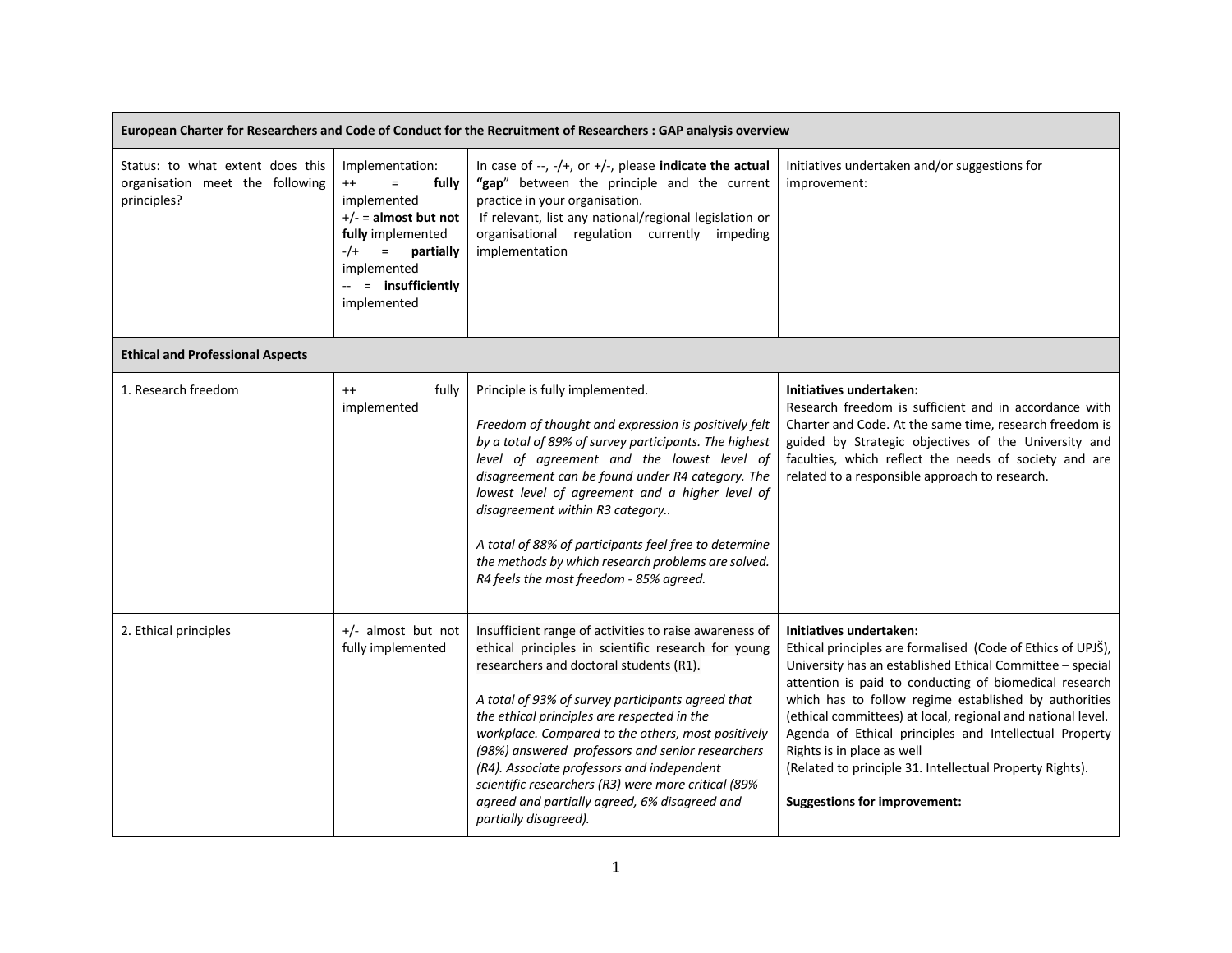|                                      |                                           |                                                                                                                                                                                                                                                                                                                                                                                                                                                                                                     | Elaboration of the internal regulation "Principles of good<br>practice in scientific publishing"<br>Implementation of activities aimed at raising awareness<br>in the field of research ethics (implementation of the<br>workshop concentrating on research ethics and<br>publishing results)                                                                                                                                               |
|--------------------------------------|-------------------------------------------|-----------------------------------------------------------------------------------------------------------------------------------------------------------------------------------------------------------------------------------------------------------------------------------------------------------------------------------------------------------------------------------------------------------------------------------------------------------------------------------------------------|---------------------------------------------------------------------------------------------------------------------------------------------------------------------------------------------------------------------------------------------------------------------------------------------------------------------------------------------------------------------------------------------------------------------------------------------|
| 3. Professional responsibility       | $+/-$ almost but not<br>fully implemented | Lower awareness of employees on intellectual<br>property rights.<br>Need for implementation of a more effective anti-<br>plagiarism system<br>According to 86% of participants, socially relevant<br>research is carried out at workplaces. %. R4 category<br>assessed research as the most socially relevant.<br>According to a total of 89% of participants,<br>authentic and original research is carried out at<br>workplaces. Senior researchers (R4) agreed most<br>with the given statement. | Activities mentioned in point 31. are focused on<br>elimination of the GAP<br><b>Suggestions for improvement:</b><br>Create an effective Anti-plagiarism system                                                                                                                                                                                                                                                                             |
| 4. Professional attitude             | $+/-$<br>fully<br>implemented             | Principle is fully implemented, rules are in place.<br>More than 3 quarters of employees feel sufficiently<br>acquainted with strategic goals.                                                                                                                                                                                                                                                                                                                                                      | Initiatives undertaken:<br>UPJŠ has established strategic goals of development and<br>research, as well as tools for their achievement, which are<br>listed in the Long-Term Strategy for the years 2020-2025.<br>At the end of this period, they will be revised and<br>improved.<br>All employees have the opportunity to get acquainted<br>with them through the university's website and they are<br>part of the repository (intranet). |
| 5. Contractual and legal obligations | $+/-$ almost but not<br>fully implemented | Lower awareness of employees in the field of<br>copyright and possibilities of support and<br>cooperation in the field of IP protection, as well as<br>possibilities / support of commercialization of a part<br>of academic research,<br>Missing internal regulation for knowledge transfer<br>rules, which will unify the procedure in the area of<br>knowledge transfer.                                                                                                                         | Initiatives undertaken:<br>A Technology Transfer Center (CTT) was established at<br>UPJŠ within the Technology and Innovation Park<br>Intellectual property protection is governed by Directive<br>no. 3/2019 on the protection of intellectual property at<br>UPJŠ in Košice and its components.<br><b>Suggestions for improvement:</b>                                                                                                    |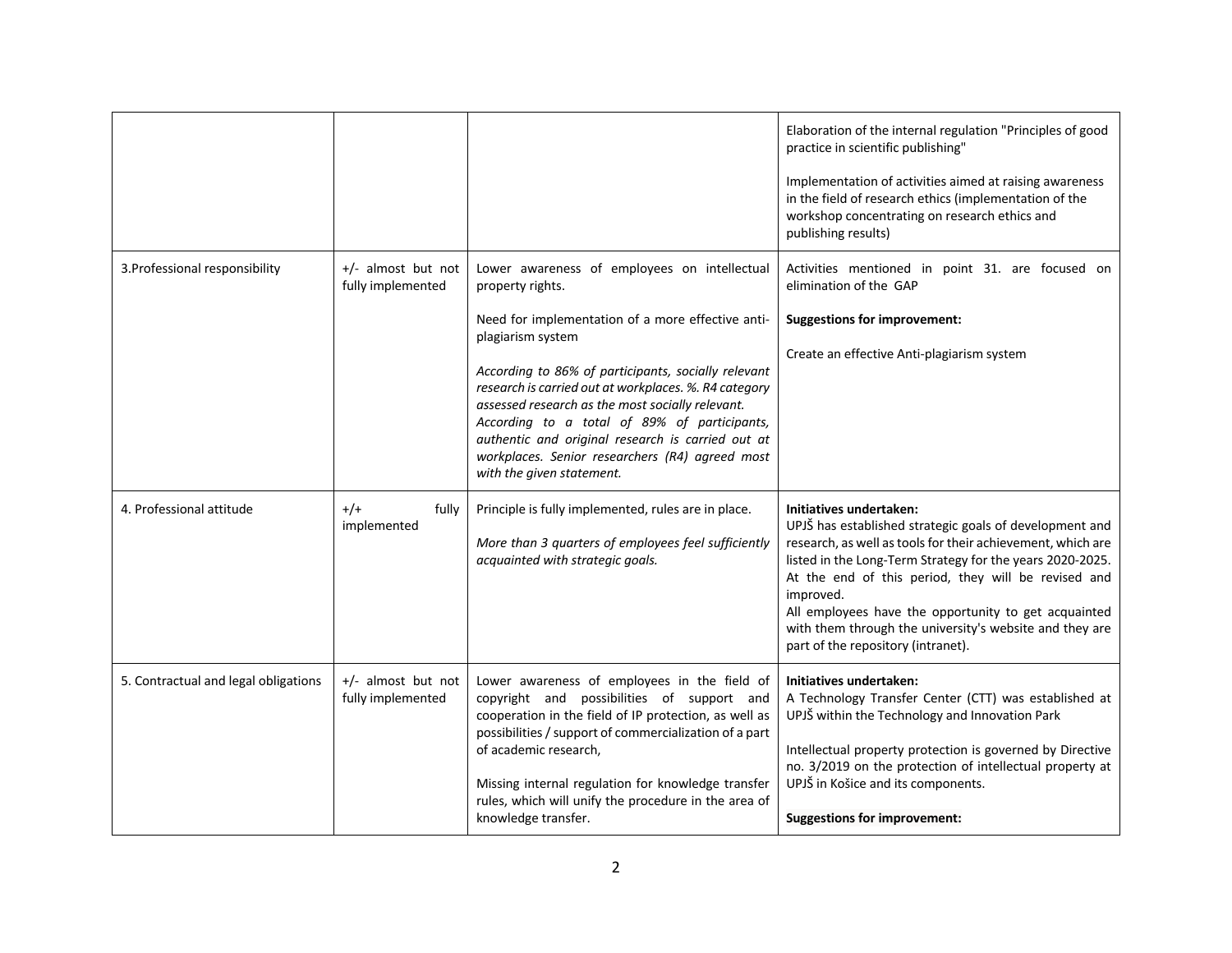|                              |                                         | According to 89% of participants, employees at UPJŠ<br>are aware of their responsibility towards their<br>employer. According to 82% of participants, UPJŠ<br>employees are aware of their responsibility towards<br>funding organizations. According to 72% of<br>participants, UPJŠ employees are aware of their<br>responsibility towards other public or private bodies.<br>According to 77% of participants, UPJŠ employees<br>are aware of their responsibility to society as a<br>whole. A total of 5% disagreed. 8% of participants<br>did not want to / did not know how to express<br>themselves. The least negative were expressed (R4). | Necessary formulation of the method and tools for raising<br>the awareness of employees in the field of IP protection<br>(Related to Principle 31. Intellectual Property Rights)<br>Implement intensive education in the field of intellectual<br>property protection in the form of workshops<br>Workshop in the field of intellectual property protection<br>Workshop in the field of technology transfer<br>Creation of an educational module in the field of<br>technology transfer<br>Completing the rules on intellectual property protection<br>and technology transfer<br>(Related to principle 31 . Intellectual Property Rights).<br>Elaboration of standards for the evaluation of creative<br>activity |
|------------------------------|-----------------------------------------|-----------------------------------------------------------------------------------------------------------------------------------------------------------------------------------------------------------------------------------------------------------------------------------------------------------------------------------------------------------------------------------------------------------------------------------------------------------------------------------------------------------------------------------------------------------------------------------------------------------------------------------------------------|--------------------------------------------------------------------------------------------------------------------------------------------------------------------------------------------------------------------------------------------------------------------------------------------------------------------------------------------------------------------------------------------------------------------------------------------------------------------------------------------------------------------------------------------------------------------------------------------------------------------------------------------------------------------------------------------------------------------|
| 6. Accountability            | +/- almost but not<br>fully implemented | Unsatisfactory accuracy of wording of rights and<br>obligations of employees in the implementation of<br>project activities, resp. tasks in the area of scientific<br>research in connection with the efficient use of<br>funds and fulfillment of project objectives.                                                                                                                                                                                                                                                                                                                                                                              | <b>Suggestion for improvement:</b><br>Elaboration of the internal regulation: "Methodology of<br>financial management of projects"                                                                                                                                                                                                                                                                                                                                                                                                                                                                                                                                                                                 |
| 7. Good practice in research | +/- almost but not<br>fully implemented | Missing emergency and recovery plans for events<br>and safety incidents related to research activities<br>(eg. loss of research data).<br>Absence of counselling for doctoral students and<br>researchers in the field of personal data protection<br>in research activities.<br>Insufficient awareness of employees with existing<br>regulations on personal data protection.<br>85% of participants feel familiar with current legal<br>requirements regarding data protection and<br>personal data. The lowest level of familiarity was                                                                                                          | <b>Suggestions for improvement:</b><br>Extending counselling in the field of IT security<br>Workshops in the field of IT security and personal data<br>protection                                                                                                                                                                                                                                                                                                                                                                                                                                                                                                                                                  |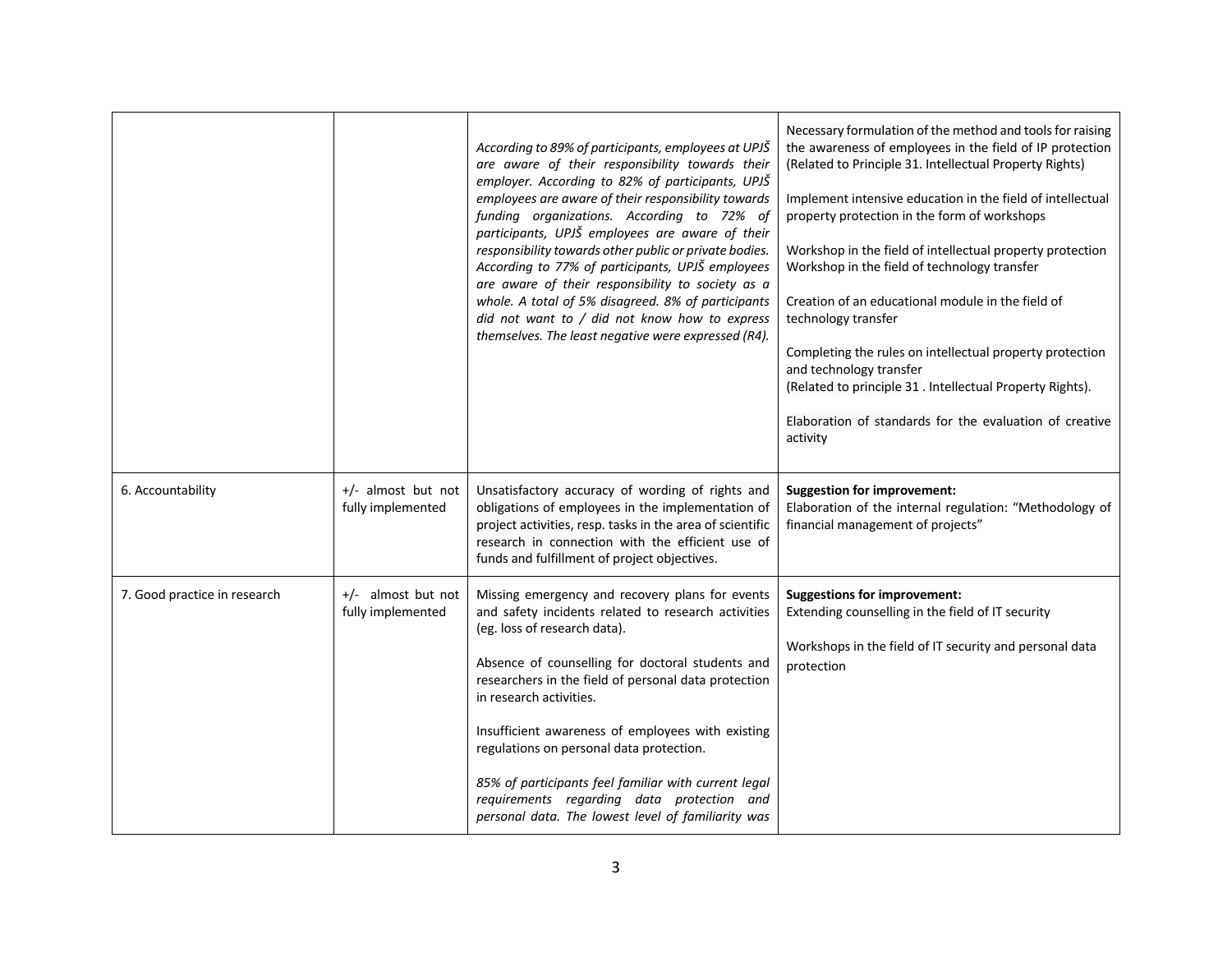|                                              |                                         | expressed between doctoral students and assistants<br>(R1). According to 93% of participants, measures to<br>protect health and safety at work are followed at<br>their workplace. Associate professors and<br>independent scientific researchers were most<br>positive about this statement (R3) and the least<br>positive were doctoral students and assistants (R1).<br>According to 62% of participants, IT recovery<br>measures in the event of an IT failure are followed<br>at their workplace. Assistants with PhD and<br>researchers (R2), doctoral students and assistants<br>(R1) were the most critical about this statement. |                                                                                                                                                                                                                                                                                                                                                                                                                                                                                                                                                                                                                                                                                                                                                                                                                                                                                                                                                                                                                                                                   |
|----------------------------------------------|-----------------------------------------|-------------------------------------------------------------------------------------------------------------------------------------------------------------------------------------------------------------------------------------------------------------------------------------------------------------------------------------------------------------------------------------------------------------------------------------------------------------------------------------------------------------------------------------------------------------------------------------------------------------------------------------------|-------------------------------------------------------------------------------------------------------------------------------------------------------------------------------------------------------------------------------------------------------------------------------------------------------------------------------------------------------------------------------------------------------------------------------------------------------------------------------------------------------------------------------------------------------------------------------------------------------------------------------------------------------------------------------------------------------------------------------------------------------------------------------------------------------------------------------------------------------------------------------------------------------------------------------------------------------------------------------------------------------------------------------------------------------------------|
| 8. Dissemination, exploitation of<br>results | +/- almost but not<br>fully implemented | Intensive education on IP protection - this GAP is<br>covered by the activities mentioned in point 31.<br>Within the framework of internal regulations, the<br>area of publication, access to research data, resp.<br>their sharing with other research organizations is<br>not specified.<br>Missing rules for the application of State aid.<br>Low promotion of research infrastructure<br>79% of survey participants agreed with the<br>statement: "I do everything to ensure that the<br>society as a whole can learn about my research<br>activities in a form that is understandable even for<br>non-experts".                      | Initiatives undertaken:<br>1. In the field of dissemination:<br>Employees use the opportunity to disseminate results<br>through the publication of results in foreign and national<br>articles, their presentation at conferences, seminars,<br>through the media and social media.<br>2. In the field of exploitation of results:<br>Established TIP UPJŠ, which includes Technology Transfer<br>Center (TTC) (activities: registration of IP, preparation of<br>applications for industrial property, performs the rights<br>and obligations of the University as an applicant for IP,<br>ensures the licensing policy, maintains protection of<br>industrial property). TIP UPJŠ also has advisory bodies:<br>the Supervisory Board, the Transfer and Innovation<br>Council, the International Advisory Committee<br>SAFTRA, s.r.o. as a tool for commercialization of<br>Intellectual Property UPJŠ<br>Established Start-up companies UPJŠ<br><b>Suggestions for improvement:</b><br>In the field of dissemination $-$ ensure the access to<br>research data: |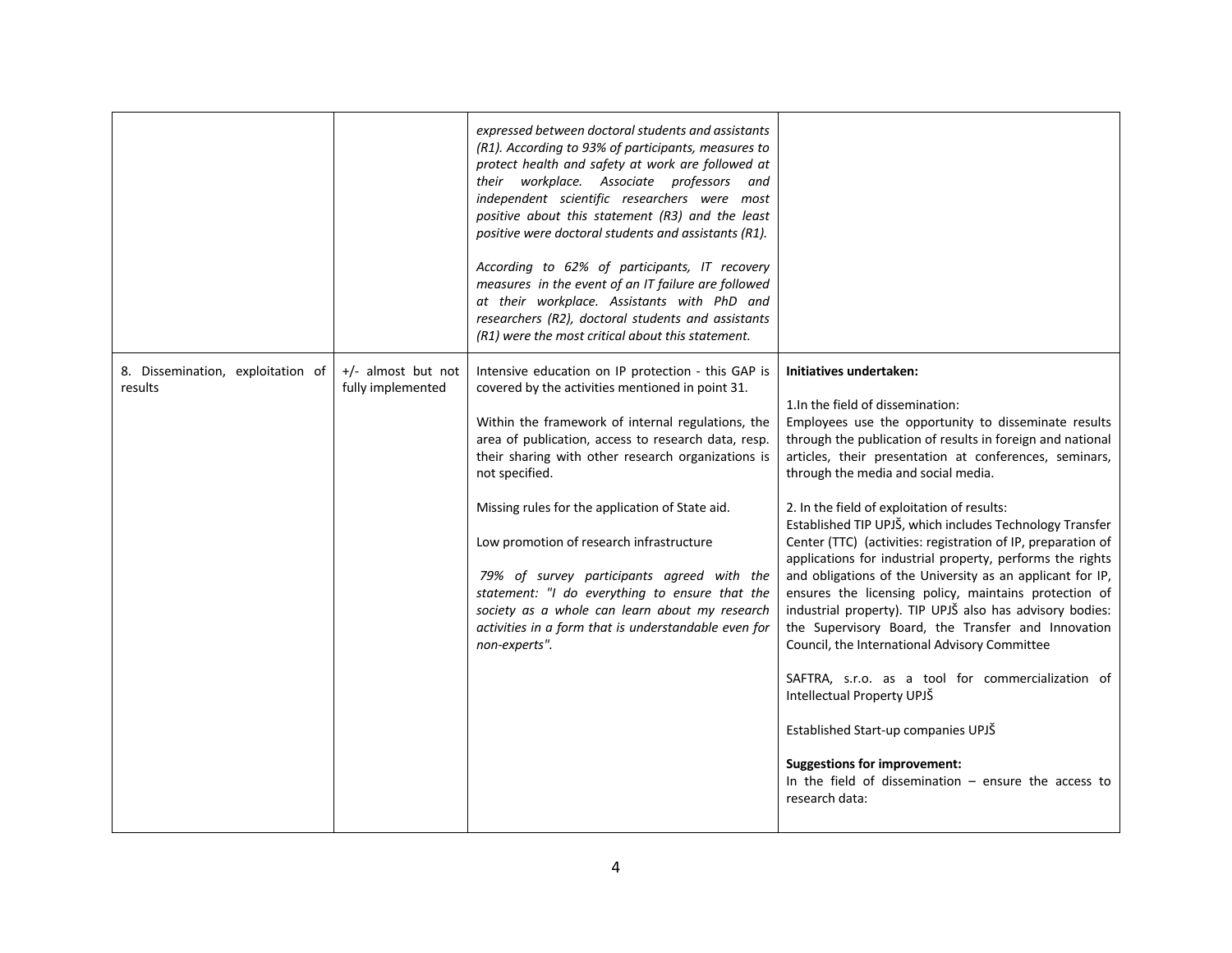|                      |                                           |                                                                                                                                                                                                                                                          | Elaboration of the strategy in the field of Open Access<br>Presenting information in the field of Open Access to<br>University employees<br>Intensifying the promotion of research results and<br>research infrastructure<br>Foster commercial research at the University in<br>accordance with state support rules - prepare an internal<br>document / material of UPJŠ: "Rules for the application<br>of state support,<br>Intensifying the propagation of research results and<br>research infrastructure                                                                                                                                                                                                                                                                                                                                                                                                                                                                             |
|----------------------|-------------------------------------------|----------------------------------------------------------------------------------------------------------------------------------------------------------------------------------------------------------------------------------------------------------|------------------------------------------------------------------------------------------------------------------------------------------------------------------------------------------------------------------------------------------------------------------------------------------------------------------------------------------------------------------------------------------------------------------------------------------------------------------------------------------------------------------------------------------------------------------------------------------------------------------------------------------------------------------------------------------------------------------------------------------------------------------------------------------------------------------------------------------------------------------------------------------------------------------------------------------------------------------------------------------|
| 9. Public engagement | $+/-$ almost but not<br>fully implemented | The need to increase promotion of scientific results<br>to the general public.<br>84% of survey particinants think that their<br>workplace at UPJŠ supports the popularization of<br>research results. (R4) and (R2) agreed most with this<br>statement. | Initiatives undertaken:<br>Enhancing and professionalizing promotional activities<br>aimed at the general public is part of Long-Term Strategy<br>of UPJŠ for the years 2020-2025<br>UPJŠ and its individual workplaces organize their own<br>activities and events or participate in various events and<br>activities for the general public such as:<br>Researchers' Night, Open Day, University without<br>Borders (Children's University), University of the Third<br>Age, L'ORÉAL-UNESCO competition for women in<br>science, Data day, Science and Technology Week, Fair<br>Trade presentation.<br>Faculties and workplaces intensively cooperate with<br>primary and secondary schools in group activities,<br>extracurricular activities of students, trainings for primary<br>and secondary school teachers, organization of general<br>competitions.<br><b>Suggestions for improvement:</b><br>Intensifying the propagation of research results and<br>research infrastructure |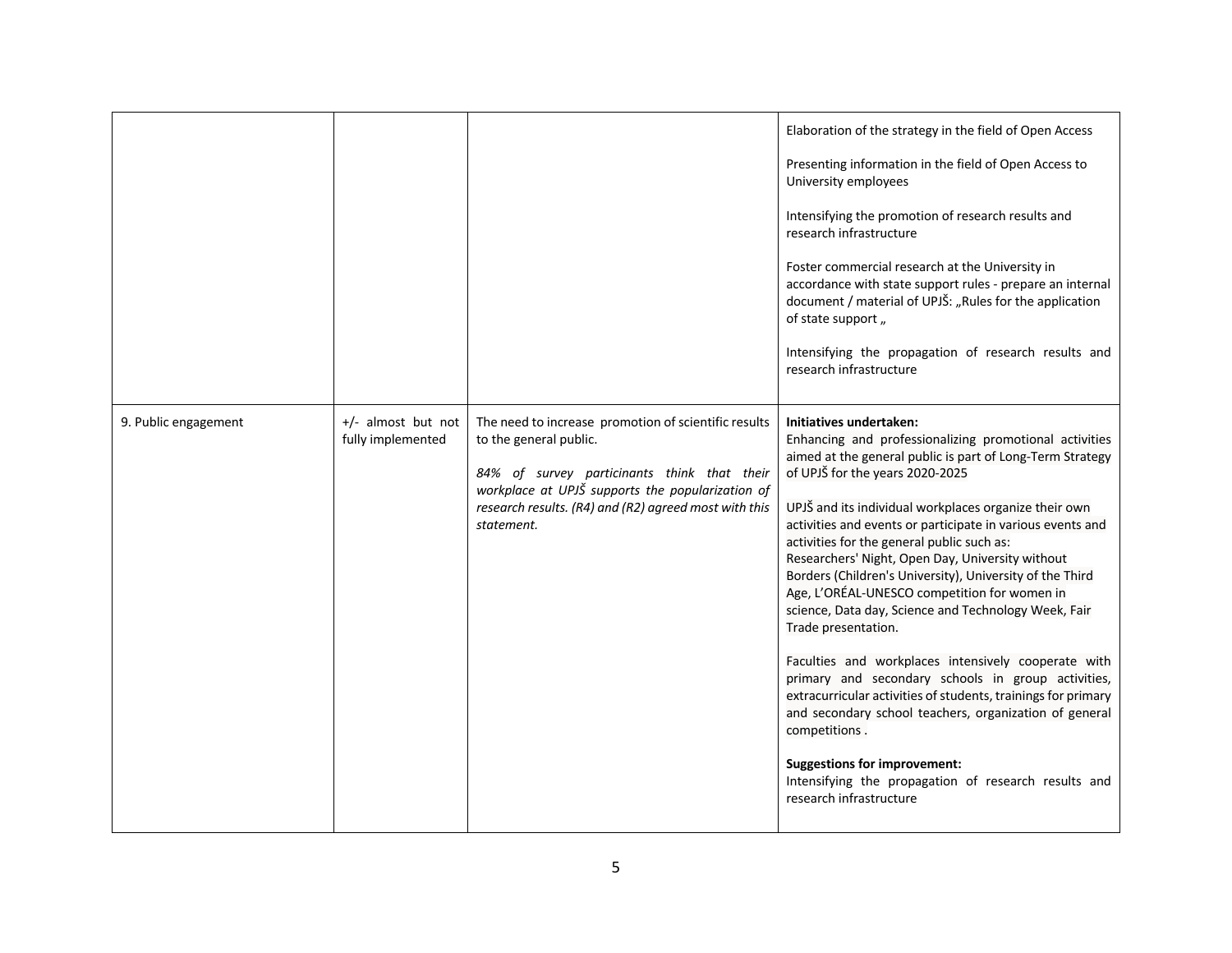|                                   |                                           |                                                                                                                                                                                                                                                                                                                                                                                                                                                                                                                                                                                                                                                                                                                                                                    | Intensifying public engagement<br>Elaboration of a scheme of activities involving general                                                                                                                                                                                                          |  |
|-----------------------------------|-------------------------------------------|--------------------------------------------------------------------------------------------------------------------------------------------------------------------------------------------------------------------------------------------------------------------------------------------------------------------------------------------------------------------------------------------------------------------------------------------------------------------------------------------------------------------------------------------------------------------------------------------------------------------------------------------------------------------------------------------------------------------------------------------------------------------|----------------------------------------------------------------------------------------------------------------------------------------------------------------------------------------------------------------------------------------------------------------------------------------------------|--|
|                                   |                                           |                                                                                                                                                                                                                                                                                                                                                                                                                                                                                                                                                                                                                                                                                                                                                                    | public                                                                                                                                                                                                                                                                                             |  |
| 10. Non discrimination            | $+/-$ almost but not<br>fully implemented | Analysis of existing legal documents and directives<br>revealed that most of them are only in Slovak<br>language.<br>87% of survey participants responded positively to<br>the statement "Employees are not discriminated in<br>terms of gender, age, ethnicity, religion, sexual<br>orientation, disability, political opinion, social or<br>economic status".                                                                                                                                                                                                                                                                                                                                                                                                    | <b>Suggestions for improvement:</b><br>Improving the bilingual environment at UPJŠ<br>Translation of the relevant internal regulations into<br>English (Related to principle 5. Contractual and legal<br>obligations)<br>Elaborate a Welcome package for the new researchers at<br>UPJŠ in English |  |
| 11. Evaluation/ appraisal systems | +/- almost but not<br>fully implemented   | University does not have unified assessment criteria<br>for performance and remuneration of employees.<br>Absence of an internal regulation in this area.<br>A total of 69% of participants consider the<br>assessment of a professional performance to be<br>transparent and objective (43% agree, 26% partially<br>agree). Disagrees and partially disagrees with the<br>statement 12% of participants in the category of<br>professors and senior researchers (R4) (79%)<br>Category of associate professors and independent<br>scientific researchers (R3) (77%) were the most<br>positive. It was not expressed, resp. 19% of<br>participants answered neutrally, mostly in the<br>category of assistant proffesors with PhD. and<br>scientists $(R2)$ (25%). | <b>Suggestions for improvement:</b><br>Analysis of criteria for performance evaluation and<br>remuneration at the individual workplaces of UPJŠ<br>Elaboration of the criteria for performance evaluation<br>and remuneration at UPJŠ                                                              |  |
| <b>Recruitment and Selection</b>  |                                           |                                                                                                                                                                                                                                                                                                                                                                                                                                                                                                                                                                                                                                                                                                                                                                    |                                                                                                                                                                                                                                                                                                    |  |
| 12. Recruitment                   | $-/+$<br>partially<br>implemented         | Recruitment standards are not fully implemented.<br>More than a half of participants (57%) considered<br>the rules for admission and career advancement<br>clear, 19% partially agreed, 10% considered them<br>completely or partially unclear (5% disagreed, 5%                                                                                                                                                                                                                                                                                                                                                                                                                                                                                                   | <b>Suggestions for improvement:</b><br>Preparing a set of recommendations in the field of<br>recruitment and selection of employees in accordance<br>with OTM-R                                                                                                                                    |  |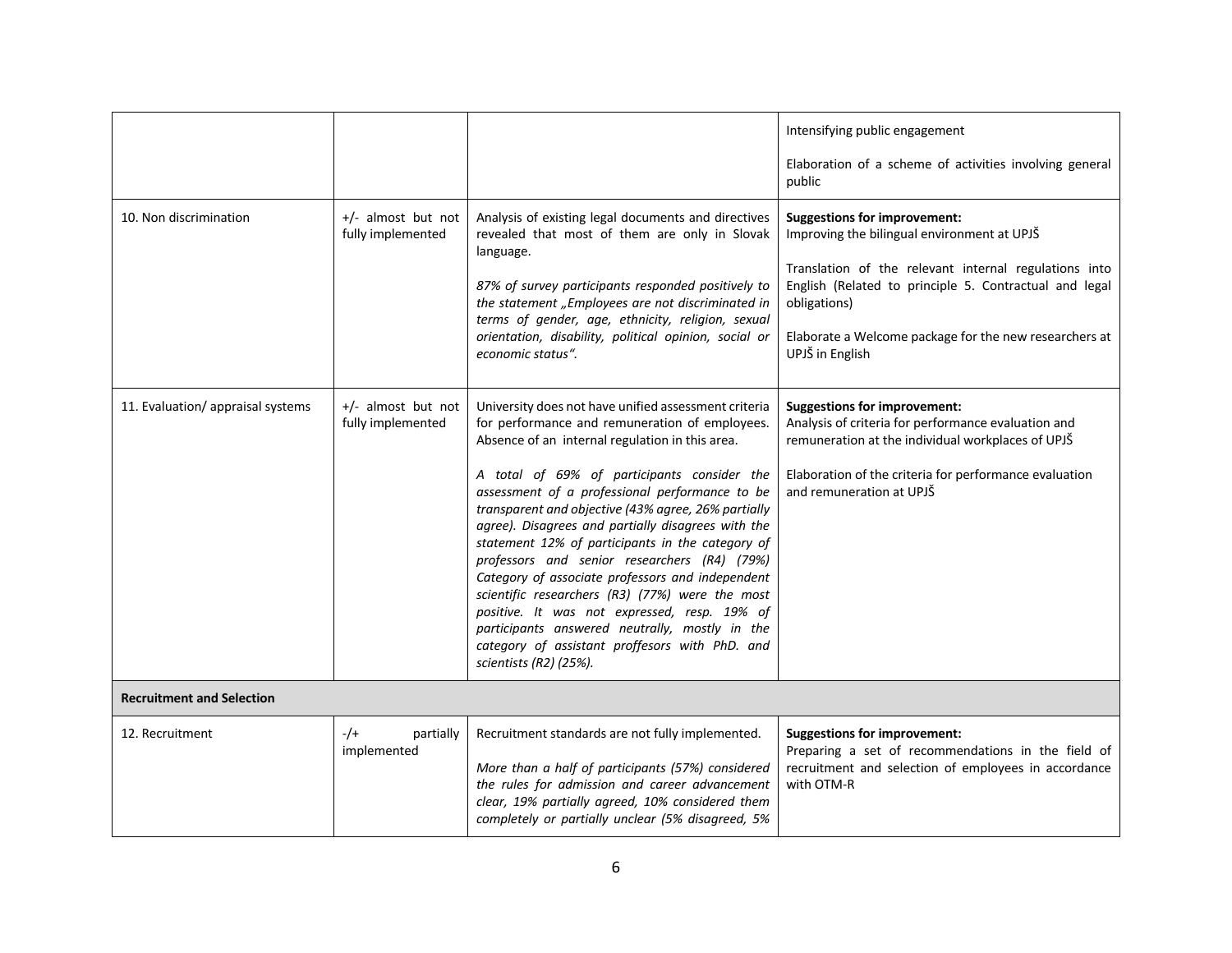|                        |                                           | partially disagreed). The level of agreement<br>increased with qualification.<br>Only 22% of participants considered the rules for<br>admission and career progression to be completely<br>comparable to abroad, 13% partially agreed, 14%<br>considered them completely or partially<br>inappropriate (8% disagree, 6% partially disagree).<br>As many as 38% did not know or did not want to<br>express their opinion. As in previous aspects, the<br>proportion of positive responses increased with<br>qualification of survey participants.                                                                                                                                                                                                                                                                                                                                                                           | Training for HR (human resources) staff in the field of<br>recruitment and selection of employees in accordance<br>with OTM-R<br>Revision of the criteria and procedure for the recruitment<br>of employees<br>Publication of recruitment in English on the website of<br>UPJŠ and on other platforms, mainly EURAXESS                                             |
|------------------------|-------------------------------------------|----------------------------------------------------------------------------------------------------------------------------------------------------------------------------------------------------------------------------------------------------------------------------------------------------------------------------------------------------------------------------------------------------------------------------------------------------------------------------------------------------------------------------------------------------------------------------------------------------------------------------------------------------------------------------------------------------------------------------------------------------------------------------------------------------------------------------------------------------------------------------------------------------------------------------|--------------------------------------------------------------------------------------------------------------------------------------------------------------------------------------------------------------------------------------------------------------------------------------------------------------------------------------------------------------------|
| 13. Recruitment (Code) | $+/-$ almost but not<br>fully implemented | GAP is described in detail in OTM-R                                                                                                                                                                                                                                                                                                                                                                                                                                                                                                                                                                                                                                                                                                                                                                                                                                                                                        | Initiatives undertaken:<br>This principle is formalised at UPJŠ<br><b>Suggestion for improvement:</b><br>Revision of the criteria and procedure for the<br>recruitment of employees (linked to the fulfillment of<br>criteria 12., 17., 18.)                                                                                                                       |
| 14. Selection (Code)   | +/- almost but not<br>fully implemented   | Lack of trainings for committee members<br>Selection committees for the selection of candidates<br>at their workplace were considered diverse in their<br>expertise and competencies by 51% of participants,<br>another 16% partially agreed with the statement.<br>The level of agreement increased with the level of<br>qualification of survey participants, when in the R4<br>group 62% fully and 25% partially agreed.<br>Selection committees for the selection of candidates<br>are percieved at their workplace by 54 % of<br>participants as having members with experience<br>that allows them to assess candidates. Another 14%<br>partially agreed with the statement. Only 4% of<br>participants disagreed with the statement (2% did<br>not agree, 2% partially disagreed), 21% did not know<br>or did not want to comment. The level of agreement<br>generally increased with the level of qualification of | <b>Suggestions for improvement:</b><br>Implement training for HR (human resources) staff in the<br>field of recruitment and selection of employees in<br>accordance with OTM-R, who will provide trainings to<br>members of selection committees<br>Revision of the criteria for the selection of employees<br>(linked to the fulfillment of criteria 17. and 18.) |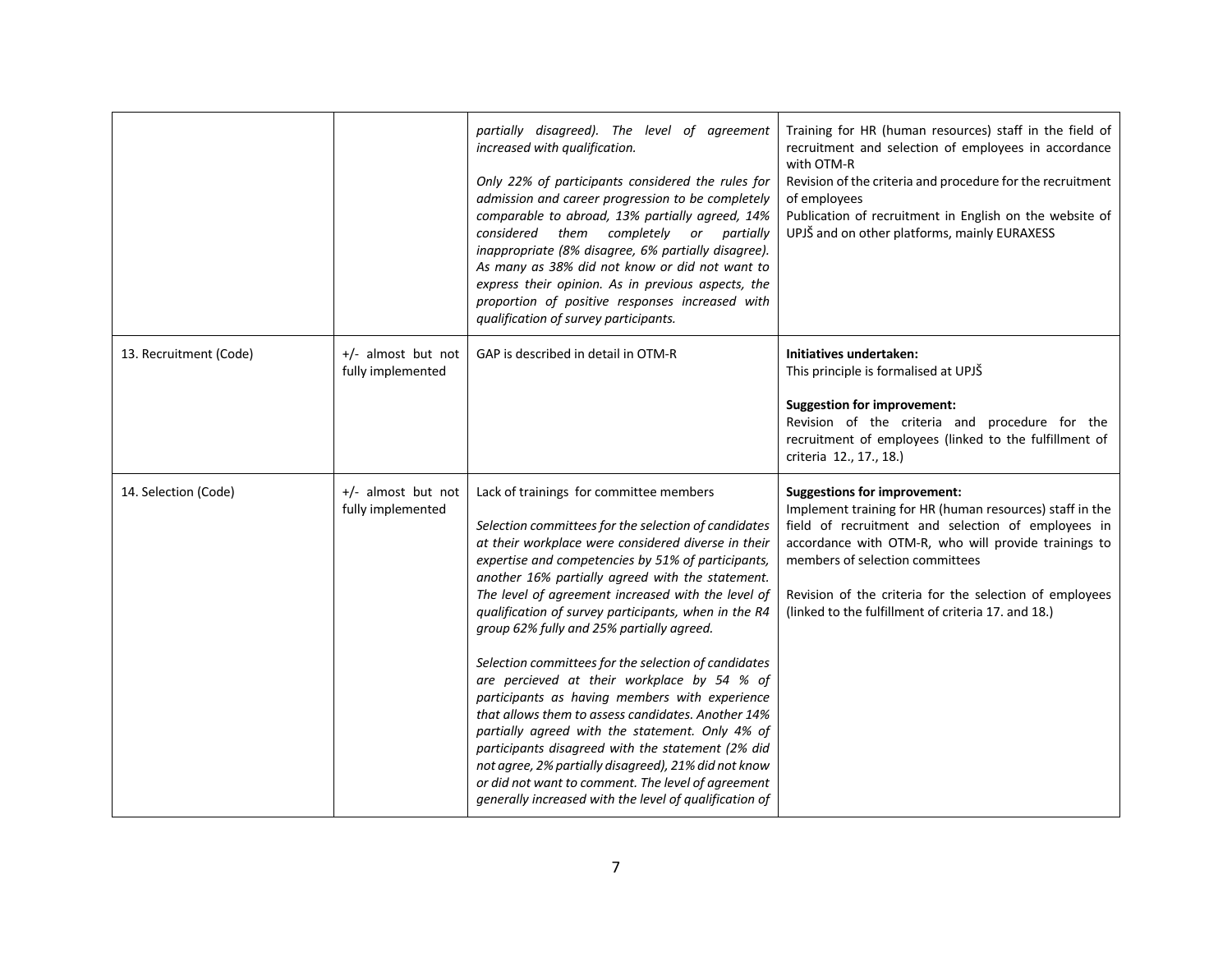|                          |                                         | participants, when in the R4 group 65% fully and<br>19% partially agreed.<br>Selection committees for the selection of candidates<br>are percieved at their workplace as using several<br>methods of assessing the candidate 29% of<br>participants, another 14% partially agreed with the<br>item. The level of agreement generally increased<br>with the level of qualification of survey participants,<br>when in the R4 group 40% fully and 29% partially<br>agreed.                                                                                                                                                                                                                                                                                                                                                                                                         |                                                                                                                                                                                                                                                                                                                                                                                                                                                                                                                                                                                 |
|--------------------------|-----------------------------------------|----------------------------------------------------------------------------------------------------------------------------------------------------------------------------------------------------------------------------------------------------------------------------------------------------------------------------------------------------------------------------------------------------------------------------------------------------------------------------------------------------------------------------------------------------------------------------------------------------------------------------------------------------------------------------------------------------------------------------------------------------------------------------------------------------------------------------------------------------------------------------------|---------------------------------------------------------------------------------------------------------------------------------------------------------------------------------------------------------------------------------------------------------------------------------------------------------------------------------------------------------------------------------------------------------------------------------------------------------------------------------------------------------------------------------------------------------------------------------|
| 15. Transparency (Code)  | +/- almost but not<br>fully implemented | information about the selection<br>Published<br>procedure contains selection criteria, but does not<br>include career development opportunities for the<br>position.<br>Absence of feedback - information about strengths<br>and weaknesses of the candidate after selection<br>procedure.<br>16% of participants fully agreed with the statement<br>"Candidates for the offered positions at my<br>workplace are informed about their strengths and<br>weaknesses after the conclusion of the selection<br>procedure", another 11% partially agreed. 22% of<br>participants disagreed with the statement (16% did<br>not agree, 6% partially disagreed), 34% did not know<br>or did not want to comment. The level of agreement<br>generally increased with the level of qualifications<br>of survey participantss, when in the R4 group 23%<br>fully and 10% partially agreed. | <b>Suggestions for improvement:</b><br>Publish career development opportunities for each<br>position for which a selection procedure is announced as<br>part of the Action plan activity : Revision of the criteria<br>and procedure for the selection of employees and<br>counselling in the field of career development<br>Provide feedback to all interviewees after concluding<br>selection procedure as a part of Action Plan activity :<br>Revision of the criteria and procedure for the selection<br>of employees and counselling in the field of career<br>development |
| 16. Judging merit (Code) | $+/-$<br>fully<br>implemented           | Fully implemented, rules are in place.                                                                                                                                                                                                                                                                                                                                                                                                                                                                                                                                                                                                                                                                                                                                                                                                                                           | Initiatives undertaken:<br>In order to fill the positions of scientific research at UPJŠ,<br>the criteria for filling them are given by internal<br>regulation "Structure of functional positions of UPJŠ<br>scientific research employees in Košice and the criteria<br>for filling them" are observed when deciding on<br>commissions.<br>The course and the assessment of selection procedures<br>is determined by internal regulation : "Principles of the                                                                                                                  |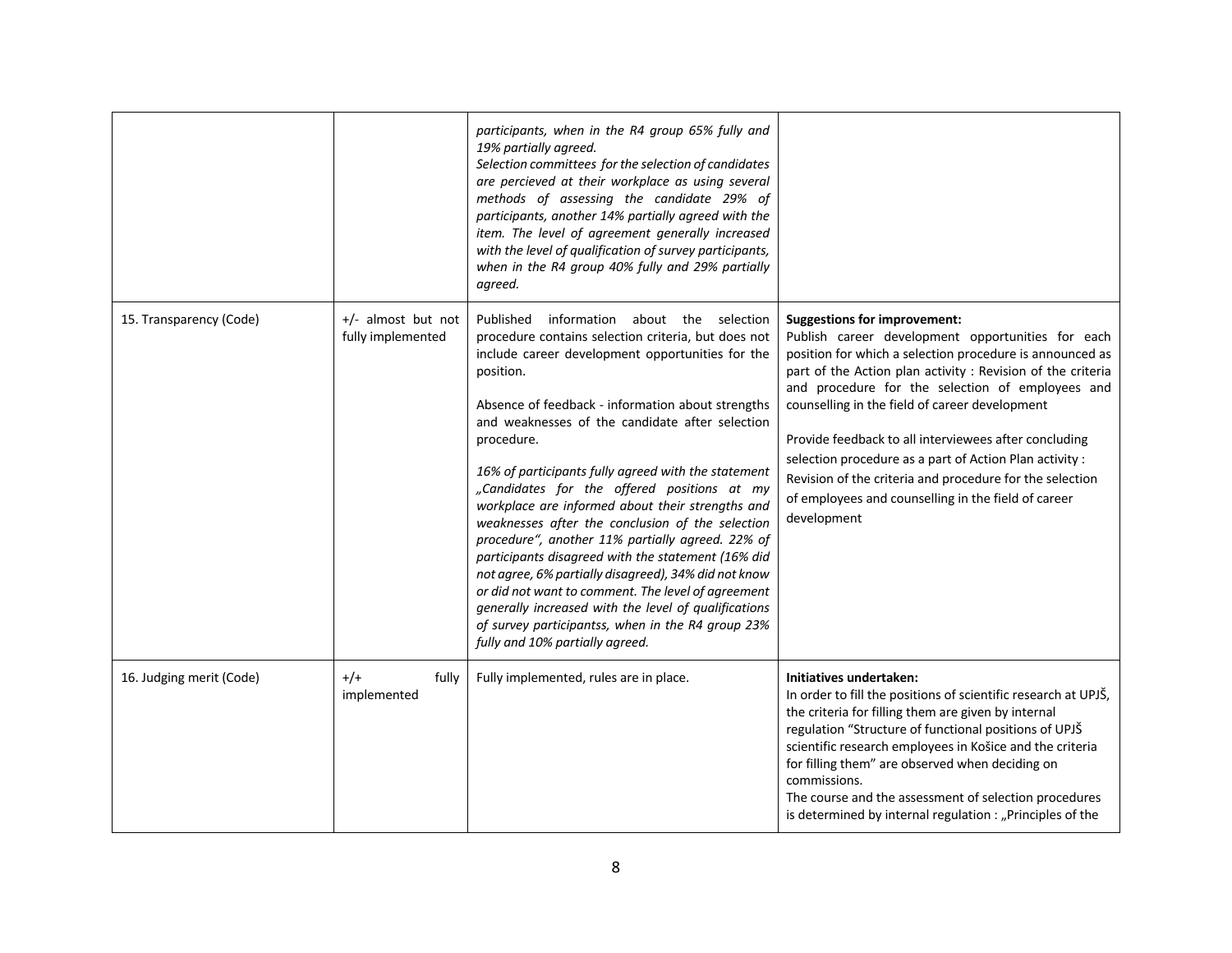|                                                            |                                         |                                                                                                                                                                                                                                                                                             | selection procedure for filling the positions of university<br>teachers, researchers, professors associate professors<br>and positions of senior staff." Pursuant this regulation,<br>each member of the comittee shall asses whether the<br>applicant meets the criteria for filling the position, in<br>particular qualification, resp. special qualification,<br>personal and professional ethical credit and other<br>required criteria.                                                                                                                                                                                                                                                                                                                                                                                                                                                                                                                              |
|------------------------------------------------------------|-----------------------------------------|---------------------------------------------------------------------------------------------------------------------------------------------------------------------------------------------------------------------------------------------------------------------------------------------|---------------------------------------------------------------------------------------------------------------------------------------------------------------------------------------------------------------------------------------------------------------------------------------------------------------------------------------------------------------------------------------------------------------------------------------------------------------------------------------------------------------------------------------------------------------------------------------------------------------------------------------------------------------------------------------------------------------------------------------------------------------------------------------------------------------------------------------------------------------------------------------------------------------------------------------------------------------------------|
| 17. Variations in the chronological<br>order of CVs (Code) | $-/-$<br>partially<br>implemented       | Principle is not formalised. The assessment is up to<br>specific selection committee.                                                                                                                                                                                                       | <b>Suggestions for improvement:</b><br>Revision of the criteria for recruitment and revision of the<br>criteria and procedure for the selection of employees in<br>the internal regulations of the university (so that the<br>criteria recognize Variations in the chronological order of<br>CVs)                                                                                                                                                                                                                                                                                                                                                                                                                                                                                                                                                                                                                                                                         |
| Recognition<br>mobility<br>18.<br>of<br>experience (Code)  | +/- almost but not<br>fully implemented | Principle is not formalised. The assessment is up to<br>the specific selection committee. In the Long-Term<br>Strategy of UPJŠ, mobility is one of the objectives<br>within<br>the<br>development<br>of<br>employees<br>international orientation of education, research and<br>University. | <b>Suggestions for improvement:</b><br>Revision of the criteria for recruitment and revision of the<br>criteria and procedure for the selection of employees in<br>the internal regulations of the university (so that the<br>criteria recognize mobility at a top workplace abroad as a<br>criterion for the selection of employees)                                                                                                                                                                                                                                                                                                                                                                                                                                                                                                                                                                                                                                     |
| 19. Recognition of qualifications<br>(Code)                | $+/+$<br>fully<br>implemented           | Principle is formalised.                                                                                                                                                                                                                                                                    | Initiatives undertaken:<br>In order to fill the positions of scientific research at UPJŠ,<br>the criteria for filling them are given by internal regulation<br>:"Structure of functional positions of scientific research<br>employees of UPJŠ in Košice and criteria for their filling" -<br>used in decision-making of recruitment committees.<br>The course and assessment of the selection procedure is<br>set out in internal regulation "Principles of the selection<br>procedure for filling the positions of university teachers,<br>researchers, professors and associate professors and the<br>positions of senior staff". Pursuant to this regulation, each<br>member of the committee shall, in particular, assess<br>whether the candidate meets the criteria for filling the<br>position, in particular the qualification or special<br>qualification prerequisites, personal and professional<br>ethical credit prerequisites and other required criteria. |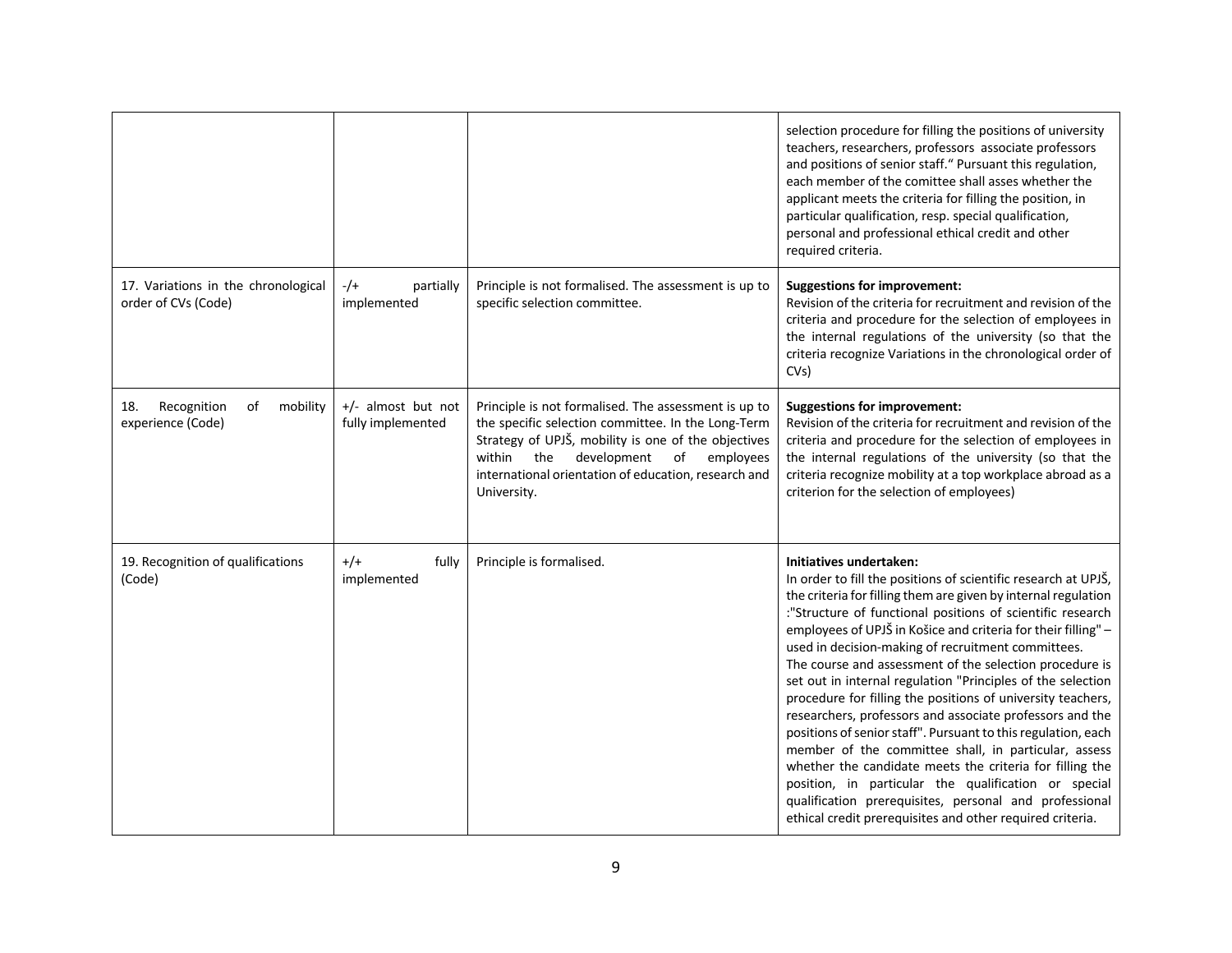| 20. Seniority (Code)                          | $+/-$<br>fully<br>implemented           | Principle is fully implemented and formalised.                                                                                                                                                                                                                                                                                                                                                                                                                                                                                                                                                                                                                                                                                                                                                                                                                                                                                                                                                                                                                                                                                                                                                                                                                                                                                                                                            | Initiatives undertaken:<br>There is no discrimination on grounds of seniority.<br>University has established an institute of emeritus<br>professor for researchers who have achieved top results<br>in science and are currently in retirement age. |
|-----------------------------------------------|-----------------------------------------|-------------------------------------------------------------------------------------------------------------------------------------------------------------------------------------------------------------------------------------------------------------------------------------------------------------------------------------------------------------------------------------------------------------------------------------------------------------------------------------------------------------------------------------------------------------------------------------------------------------------------------------------------------------------------------------------------------------------------------------------------------------------------------------------------------------------------------------------------------------------------------------------------------------------------------------------------------------------------------------------------------------------------------------------------------------------------------------------------------------------------------------------------------------------------------------------------------------------------------------------------------------------------------------------------------------------------------------------------------------------------------------------|-----------------------------------------------------------------------------------------------------------------------------------------------------------------------------------------------------------------------------------------------------|
| 21. Postdoctoral appointments<br>(Code)       | +/- almost but not<br>fully implemented | University supports the creation of postdoctoral<br>positions and annually fills several positions from<br>it's own resources. This support is also part of the<br>strategic objectives and Long-Term Strategy of<br>UPJŠ.<br>Possibilities of systemic financing of postdoctoral<br>students and the criteria for recruitment and<br>selection of postdoctoral positions are currently<br>absent.<br>There is a need to improve the form and intensity of<br>the promotion of postdoctoral positions abroad<br>through websites, social networks, portals for<br>researchers and, in particular, through the<br>EURAXESS platform.<br>40% of participants fully agreed with the statement<br>that the rules for postdoctoral positions at the given<br>workplace are clear, another 11% partially agreed.<br>Overall, the level of agreement increased with the<br>qualifications of survey participants, when in the R4<br>group 67% fully agreed with the statement and 17%<br>partially.<br>33% of participants fully agreed with the statement<br>that the rules for postdoctoral positions at a given<br>workplace take into account the temporary nature<br>of postdoctoral position in the context of a long<br>career, and another 11% partially agreed with the<br>statement. 5% of participants disagreed with the<br>statement (3% did not agree, 2% partially<br>disagreed). | <b>Suggestion for improvement:</b><br>Elaboration of criteria and system for funding,<br>recruitment, and propagation of postdoctoral positions                                                                                                     |
| <b>Working Conditions and Social Security</b> |                                         |                                                                                                                                                                                                                                                                                                                                                                                                                                                                                                                                                                                                                                                                                                                                                                                                                                                                                                                                                                                                                                                                                                                                                                                                                                                                                                                                                                                           |                                                                                                                                                                                                                                                     |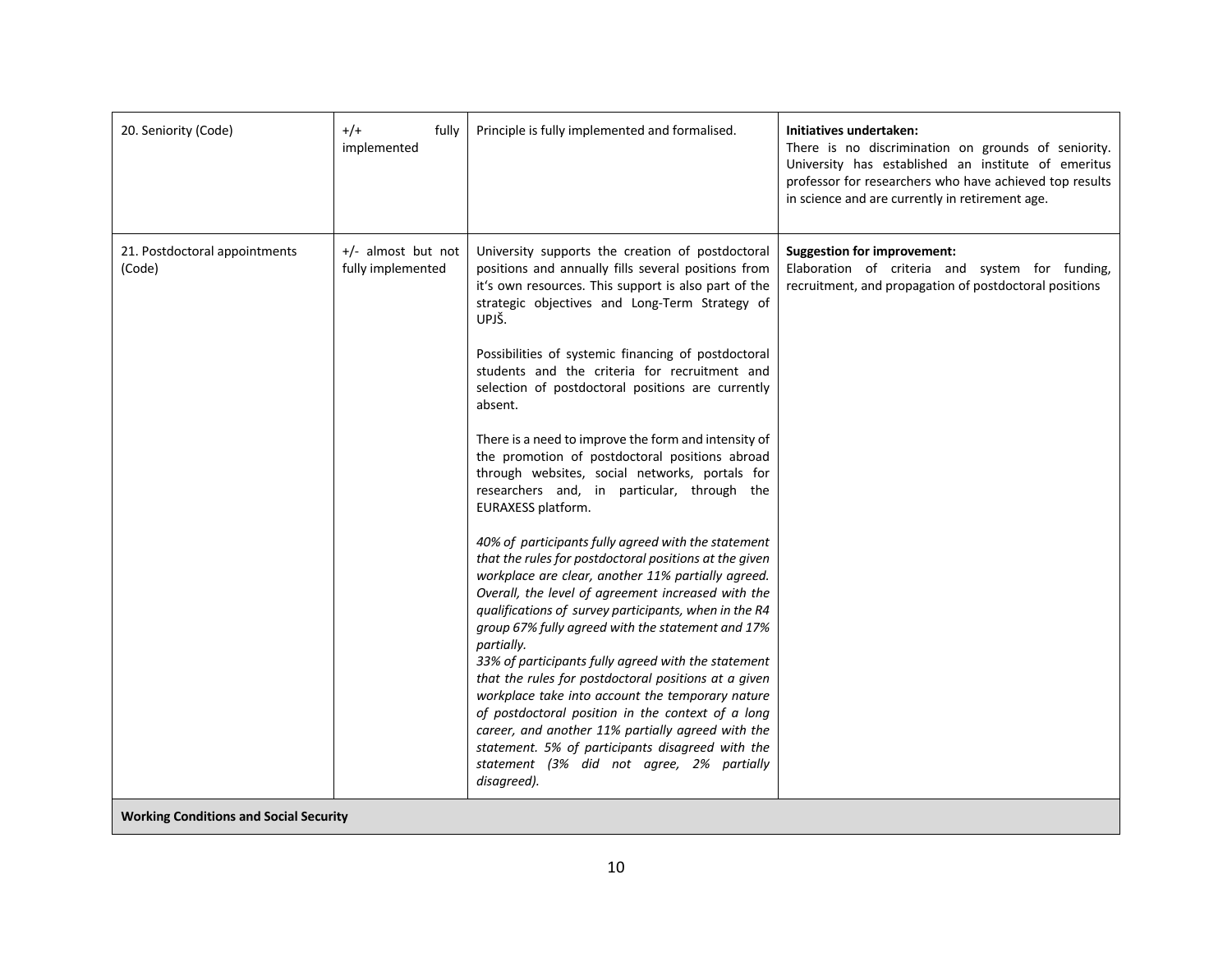| 22. Recognition of the profession | $+/-$<br>fully<br>implemented             | Recognition of the profession is fully implemented<br>and formalised.<br>82% of participants agreed with the statement that<br>the criteria for qualification at a given workplace are<br>appropriate for the job position. Only 4% of<br>participants disagreed with the statement (1% did<br>not agree, 2% partially disagreed). The statement<br>has not / could not be commented on mainly by a<br>group of R1 researchers who do not yet have<br>experience with selection procedures. Overall, the<br>level of agreement increased with the qualifications<br>of participants.                                                                                                                                                             | Initiatives undertaken:<br>Recognition of the profession is ensured by national<br>legislation:<br>Act 422/2015 on the Recognition of Evidence of<br>Education and on the Recognition of Professional<br>Qualifications and on Amendments to Certain Acts<br>and internal regulation of the University:<br>Rules of Procedure of Pavol Jozef Šafárik University in<br>Košice, Ref. REK00026 / 2018-UPA / 8873 |
|-----------------------------------|-------------------------------------------|--------------------------------------------------------------------------------------------------------------------------------------------------------------------------------------------------------------------------------------------------------------------------------------------------------------------------------------------------------------------------------------------------------------------------------------------------------------------------------------------------------------------------------------------------------------------------------------------------------------------------------------------------------------------------------------------------------------------------------------------------|---------------------------------------------------------------------------------------------------------------------------------------------------------------------------------------------------------------------------------------------------------------------------------------------------------------------------------------------------------------------------------------------------------------|
| 23. Research environment          | $+/-$ almost but not<br>fully implemented | Many workplaces are equipped with an excellent<br>infrastructure, science parks have been built,<br>especially from the EU structural funds.<br>Nevertheless, uneven equipment of workplaces<br>with research infrastructure persists, even<br>depending on the quality of research and financial<br>support for research at individual workplaces of<br>the University. This is also related to the lack of<br>success in obtaining grants and partly to the lack of<br>employee awareness about the equipment of the<br>infrastructure.                                                                                                                                                                                                        | <b>Suggestion for improvement:</b><br>Related to principle 6. Accountability : Elaboration of the<br>"Methodology<br>regulation:<br>financial<br>internal<br>of<br>management of projects"                                                                                                                                                                                                                    |
|                                   |                                           | 66% of participants responded positively to the<br>statement concerning the provision of a stimulating<br>research environment through the provision of the<br>necessary technical and material equipment. The<br>highest level of agreement (80% answered agree or<br>partially agree) was recorded in the category of<br>professors and senior researchers (R4).<br>Possibilities of a long-distance cooperation were<br>evaluated mostly positively, where 40% of<br>participants agred and 29% partially agreed. Results<br>within the individual categories were comparable.<br>The provision of adequate resources for the agreed<br>work tasks by the research team was positively<br>assessed by 60% of participants, half of whom chose |                                                                                                                                                                                                                                                                                                                                                                                                               |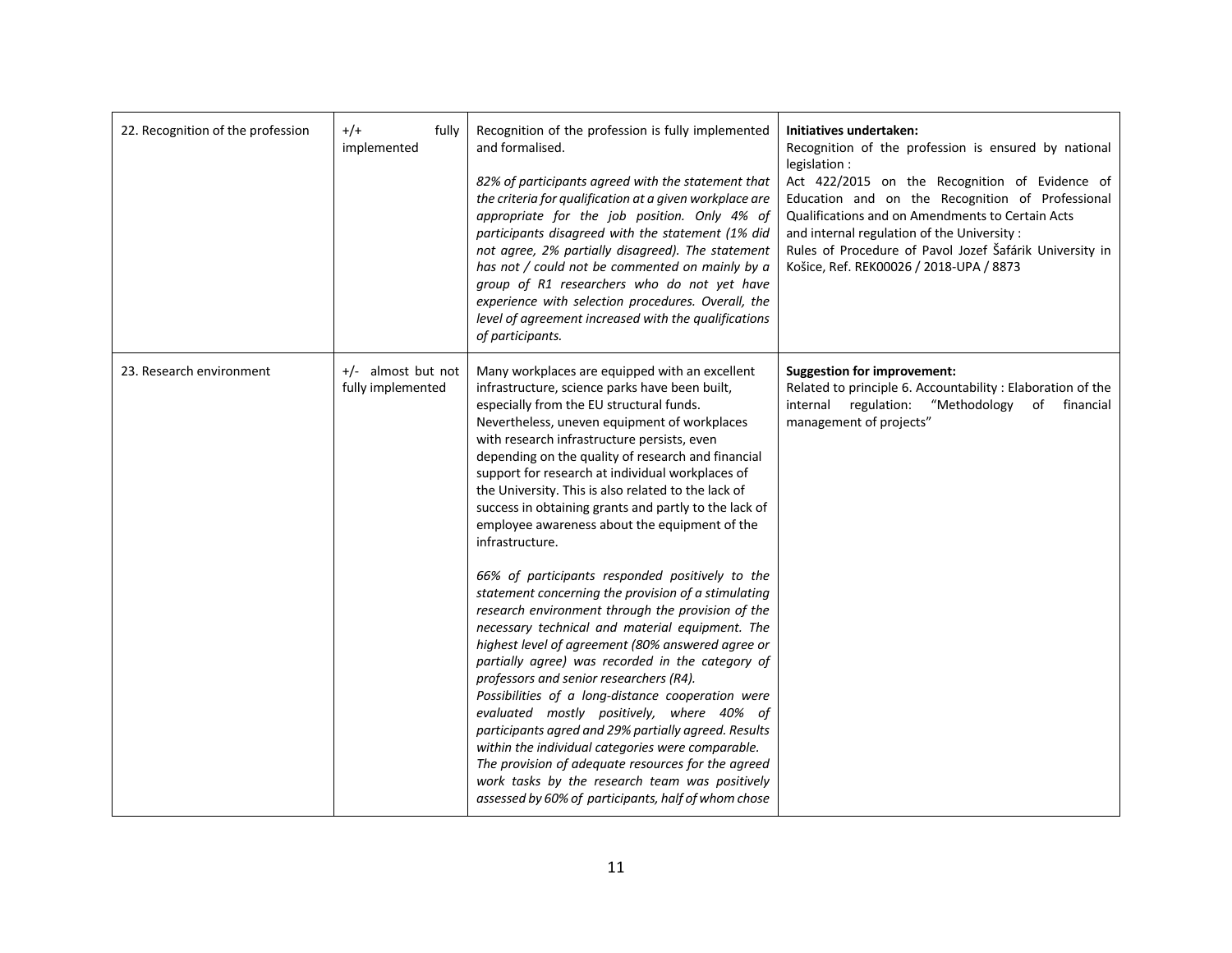|                                               |                                         | the option to agree and half to partially agree.<br>Order: R4, R3, R1, R2.                                                                                                                                                                                                                                                                                                                                                                                                                                                                                                                                                                                                                                                                                                                                                                                                                                                                                                                                                                                                                                                                                            |                                                                                                                                                                                                                                                                                                                                                                                                                                                                                                                            |
|-----------------------------------------------|-----------------------------------------|-----------------------------------------------------------------------------------------------------------------------------------------------------------------------------------------------------------------------------------------------------------------------------------------------------------------------------------------------------------------------------------------------------------------------------------------------------------------------------------------------------------------------------------------------------------------------------------------------------------------------------------------------------------------------------------------------------------------------------------------------------------------------------------------------------------------------------------------------------------------------------------------------------------------------------------------------------------------------------------------------------------------------------------------------------------------------------------------------------------------------------------------------------------------------|----------------------------------------------------------------------------------------------------------------------------------------------------------------------------------------------------------------------------------------------------------------------------------------------------------------------------------------------------------------------------------------------------------------------------------------------------------------------------------------------------------------------------|
| 24. Working conditions                        | +/- almost but not<br>fully implemented | Discussion with the staff and results of the survey<br>revealed the requirement to establish a<br>kindergarten for children of university staff and<br>students, as well as the requirement for the<br>sabbatical leave.<br>67% of participants agrred with the statement<br>concerning the conditions for work flexibility<br>supporting performance in research activities and<br>19% of participants agreed partially. The highest<br>level of agreement was recorded in the category of<br>professors and senior researchers (R4).<br>Participants rated the possibilities regarding the<br>combination of family and work life mostly positive,<br>where 85% of them answered positively (64% agree<br>and 21% partially agree). In terms of individual<br>categories, results were comparable.<br>Possibility of using flexible working hours was<br>positively assessed by 80% of participants (62%<br>agree and 18% partially agree). The highest rate of<br>positive responses was recorded in the category of<br>professors and senior researchers (R4) as well as in<br>associate professors and independent researchers<br>category (R3) (both over 80%). | Initiatives undertaken:<br>Working conditions meet the requirements of employees<br>for: flexible working hours, part-time work, parental leave<br>for both women and men, teleworking, home-office and<br>sabbatical leave. They are ensured by national as well as<br>internal regulations.<br>Formalisation of the sabbatical leave is included in the<br>Long-Term Strategy of UPJŠ for the years 2020-2025.<br><b>Suggestion for improvement:</b><br>Opening a kindergarten for the children of students and<br>staff |
| 25. Stability and permanence of<br>employment | $+/-$<br>fully<br>implemented           |                                                                                                                                                                                                                                                                                                                                                                                                                                                                                                                                                                                                                                                                                                                                                                                                                                                                                                                                                                                                                                                                                                                                                                       | In this area, UPJŠ is governed by Labor Code and the Act<br>on Higher Education Institutions, which defines the<br>maximum length of the employment contract between<br>selection procedures. UPJŠ fully complies with the<br>standards in accordance with national legislation and uses<br>the possibilities of stabilizing the job positions of<br>employees.                                                                                                                                                            |
| 26. Funding and salaries                      | +/- almost but not<br>fully implemented | Grants for research and educational institutions are<br>generally low throughout the Slovak Republic,<br>which is also related to undersized salaries.                                                                                                                                                                                                                                                                                                                                                                                                                                                                                                                                                                                                                                                                                                                                                                                                                                                                                                                                                                                                                | Initiatives undertaken:<br>Rector of UPJŠ regularly presents the need to accept an<br>increased support for science, research and education in<br>the form of project support and staff remuneration at the                                                                                                                                                                                                                                                                                                                |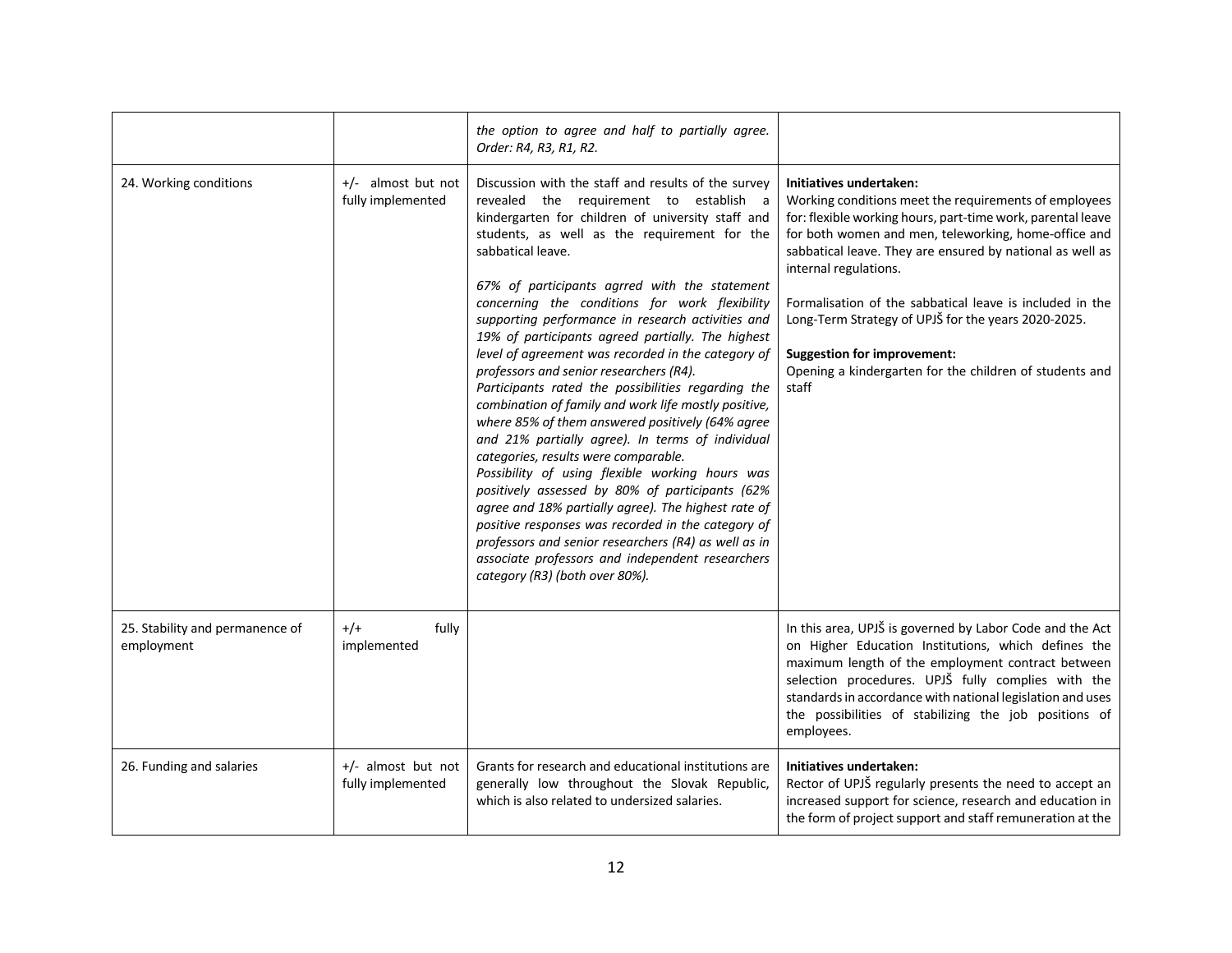|                    |                                 | The amount of salaries is also governed by national<br>legislation :<br>Act no. 553/2003 Coll. Remuneration of certain<br>employees in the performance of work in the public<br>interest and on the Amendment of certain Acts<br>Regulation of the Government of the SR no.<br>341/2004 Coll., Which establishes catalogs of work<br>activities in the performance of work in the public<br>interest and their amendments<br>Act no. 311/2001 Coll. Labor Code<br>And by internal regulation:<br>Rector's decision no. 24/2018, which issues<br>principles for determining the salary requirements<br>of UPJŠ employees in Košice<br>64% of survey participants answered positively to<br>the question on fair and attractive salary conditions,<br>including social security (39% agree and 25%<br>partially agree). | level of the Ministry of Education, Science, Research and<br>Sports of the Slovak Republic, Slovak Rectors' Conference<br>and the EUA.<br><b>Suggestion for improvement:</b><br>Continue negotiations and appeals to the Ministry of<br>Education, Science, Research and Sports of the Slovak<br>Republic.                                                                                                                                                                                                                                                                                                                                                                                                                                                                                                                                                                                    |
|--------------------|---------------------------------|-----------------------------------------------------------------------------------------------------------------------------------------------------------------------------------------------------------------------------------------------------------------------------------------------------------------------------------------------------------------------------------------------------------------------------------------------------------------------------------------------------------------------------------------------------------------------------------------------------------------------------------------------------------------------------------------------------------------------------------------------------------------------------------------------------------------------|-----------------------------------------------------------------------------------------------------------------------------------------------------------------------------------------------------------------------------------------------------------------------------------------------------------------------------------------------------------------------------------------------------------------------------------------------------------------------------------------------------------------------------------------------------------------------------------------------------------------------------------------------------------------------------------------------------------------------------------------------------------------------------------------------------------------------------------------------------------------------------------------------|
| 27. Gender balance | $^{++}$<br>fully<br>implemented | Gender equality principles are formalised and fully<br>respected at UPJŠ.<br>63% of survey participants agreed with the<br>regarding<br>balanced<br>statement<br>gender<br>representation in job positions, including the<br>supervisory and management level, and partially<br>14% agreed. In terms of individual categories, the<br>most numerous positive response was recorded in<br>the category of professors and senior researchers. In<br>terms of gender, the trend of answers was similar,<br>but among respondents who did not wish to state<br>gender, the number of answers I do not know / do<br>not want to express was relatively higher (18%).<br>83% of participants agreed (72% agreed and 11%<br>partially agreed) with the statement on respect for                                              | Initiatives undertaken:<br>UPJŠ cares about gender equality also at the level of<br>management and decision-making bodies. Gender<br>equality is set out in the internal regulation "Strategic<br>Framework for Gender Equality Policy at UPJŠ in Košice,<br>in both Slovak and English. Regulation is published on the<br>website of UPJŠ.<br>Since 2018, the Committee for Gender Equality operates<br>at UPJŠ as an Advisory body to the Rector for the creation<br>and implementation of gender equality policy at the<br>University.<br>A Gender Equality Policy Plan has been developed for the<br>years 2020 - 2022, on the basis of which specific activities<br>supporting gender equality will be implemented at UPJŠ.<br>Gender Equality Policy Plan at UPJŠ for 2020 - 2022<br>contains educational activities to support gender<br>equality, empowerment and support of women in |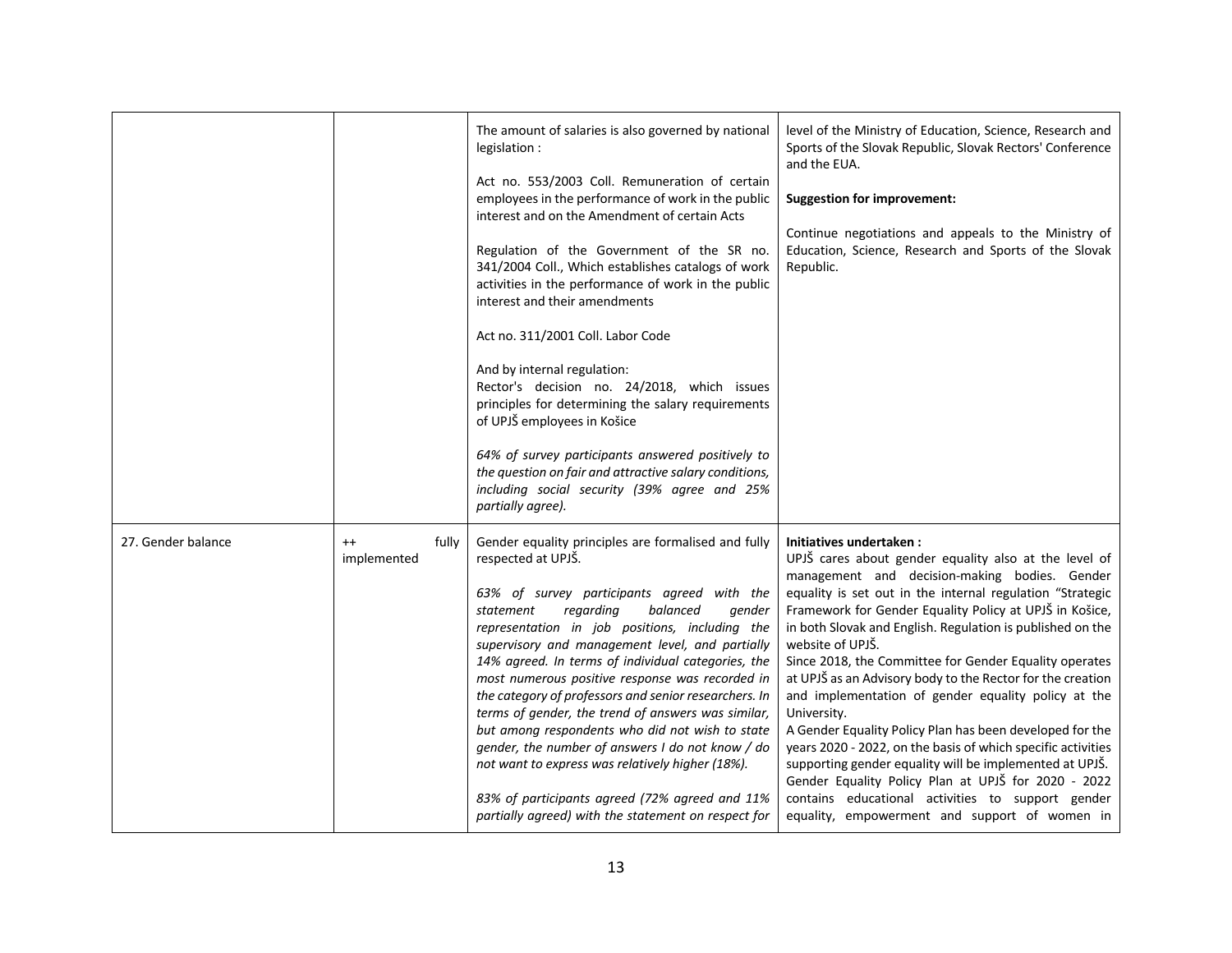|                             |                                    | the rule of equal opportunities from the point of<br>view of gender balance in recruitment and career<br>development of employees. In terms of individual<br>categories, the highest rate of positive responses<br>was recorded in the category of professors and<br>researchers.<br>76% of participants agreed with the statement<br>concerning adequate gender representation in the<br>selection and assessment committees (63% agreed<br>with the agreement and 13% partially agreed).                                                                                                                                                                                                                              | science, elimination of sexual harassment and sexism at<br>the university, elaboration of an algorithm for continuous<br>collection of data on the state of gender equality in the<br>field of salaries at UPJŠ, etc.<br>Nevertheless, we record an unbalanced ratio between<br>men and women in some workplaces, which is due to the<br>increased interest of men / women in some scientific<br>disciplines. |
|-----------------------------|------------------------------------|-------------------------------------------------------------------------------------------------------------------------------------------------------------------------------------------------------------------------------------------------------------------------------------------------------------------------------------------------------------------------------------------------------------------------------------------------------------------------------------------------------------------------------------------------------------------------------------------------------------------------------------------------------------------------------------------------------------------------|---------------------------------------------------------------------------------------------------------------------------------------------------------------------------------------------------------------------------------------------------------------------------------------------------------------------------------------------------------------------------------------------------------------|
| 28. Career development      | $-$ /+<br>partially<br>implemented | Career development strategy is not adopted at UPJS<br>and its workplaces.<br>60% of participants agreed with the statement<br>regarding the existence of a career development<br>strategy for all career phases (of which 36% agreed<br>and 24% partially agreed). 19% of respondents did<br>not want to or could not express themselves, and<br>this was the third most common answer in the<br>category of doctoral students and assistants (R1)<br>$(33%)$ .<br>37% of participants (22% agreed and 15% partially<br>agreed) on the statement whether a person who<br>plays the role of a mentor in the workplace is<br>available. A fifth of participants did not know or did<br>not want to express their opinion. | <b>Suggestions for improvement:</b><br>Workshop in the field of career development<br>Counselling in the field of career development                                                                                                                                                                                                                                                                          |
| 29. Value of mobility       | $+/+$<br>fully<br>implemented      |                                                                                                                                                                                                                                                                                                                                                                                                                                                                                                                                                                                                                                                                                                                         | Initiatives undertaken:<br>Stimulating staff especially young employees, to<br>complete stays and internships abroad at top foreign<br>universities and research institutes, with the return of<br>their experience and contributing to increasing the level<br>of research is part of Long-Term Strategy of UPJŠ.                                                                                            |
| 30. Access to career advice | $-/-$<br>partially<br>implemented  | Career advice is informal and insufficient in all<br>workplaces. It is usually implemented in an<br>individual form.                                                                                                                                                                                                                                                                                                                                                                                                                                                                                                                                                                                                    | <b>Suggestions for improvement:</b><br>Institutionalise counselling in the field of career<br>development<br>Implement a workshop in the field of career development                                                                                                                                                                                                                                          |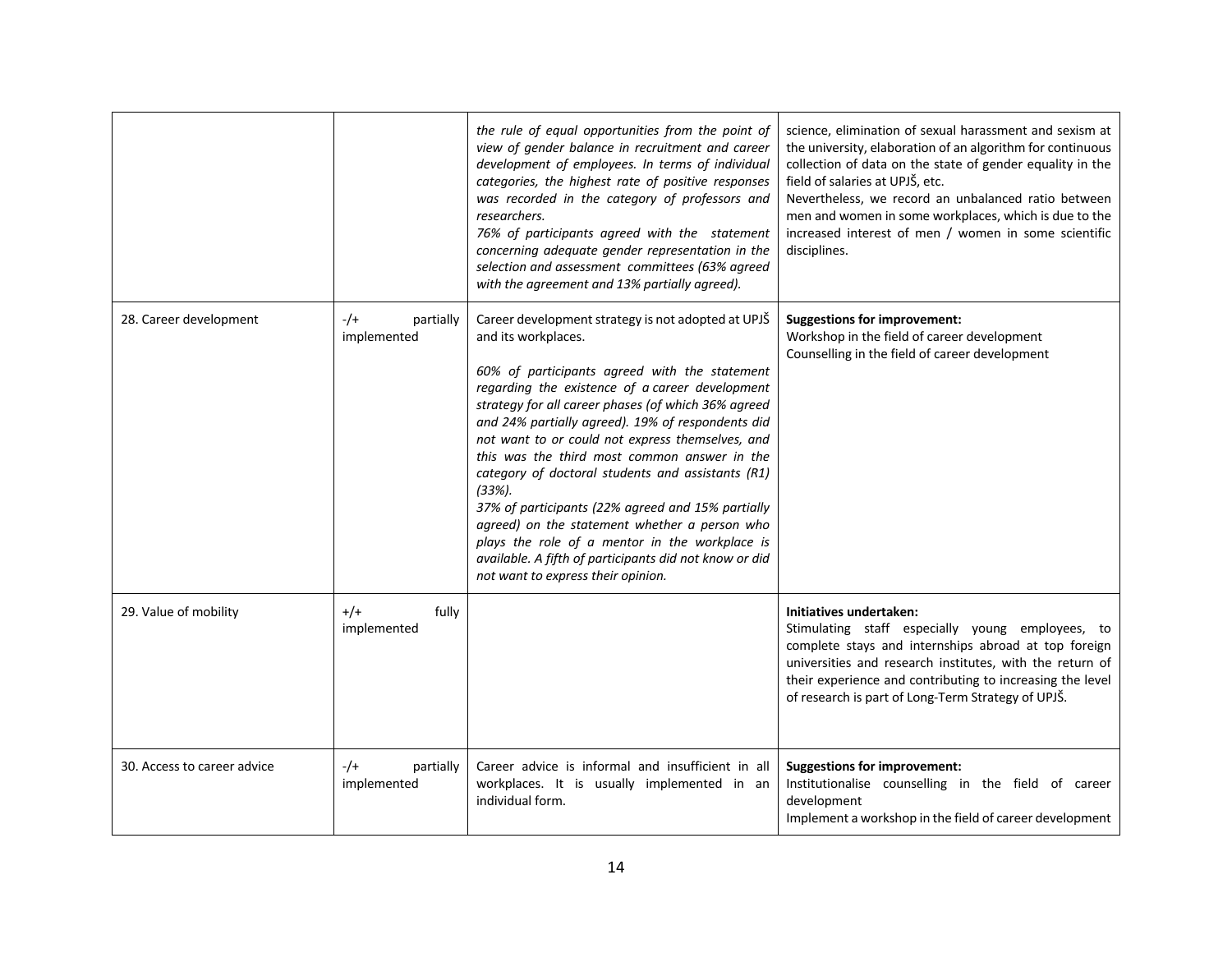|                                  |                                   | Access to counseling services was positively<br>assessed by 43% of participants (24% expressed<br>consent, 19% partial consent). 19% of participants<br>expressed a negative assessment (12% disagreed<br>with the positive evaluation, 7% disagreed). It was<br>not expressed, resp. up to 37% of participants<br>responded neutrally, mostly in the category of<br>associate professors and independent scientific<br>researchers (R3) (48%) and in the category of<br>professors and senior researchers (R4) (42%).                                                                                                                                                                                                                                                                                                                                                                                                                                                                                                                                                                                                                                                                                                                                                   |                                                                                                                                                                                                                                                                                                                                 |
|----------------------------------|-----------------------------------|--------------------------------------------------------------------------------------------------------------------------------------------------------------------------------------------------------------------------------------------------------------------------------------------------------------------------------------------------------------------------------------------------------------------------------------------------------------------------------------------------------------------------------------------------------------------------------------------------------------------------------------------------------------------------------------------------------------------------------------------------------------------------------------------------------------------------------------------------------------------------------------------------------------------------------------------------------------------------------------------------------------------------------------------------------------------------------------------------------------------------------------------------------------------------------------------------------------------------------------------------------------------------|---------------------------------------------------------------------------------------------------------------------------------------------------------------------------------------------------------------------------------------------------------------------------------------------------------------------------------|
| 31. Intellectual Property Rights | $-/-$<br>partially<br>implemented | A Technology Transfer Center was established<br>within the UPJŠ Technology and Innovation Park<br>(TIP UPJŠ) (activities: registration of IP, elaboration<br>of applications for industrial property objects,<br>performs the rights and obligations of the University<br>as the applicant of IP, ensures the licensing policy,<br>takes care of maintaining the protection of<br>industrial property objects, takes care of the<br>payment of administrative fees); Advisory bodies<br>also operate in TIP UPJŠ: Supervisory Board,<br>Transfer and Innovation Council, International<br><b>Advisory Committee</b><br>Protection of intellectual property is governed by<br>Directive no. 3/2019 on the protection of<br>intellectual property at UPJŠ in Košice and its<br>components.<br>Nevertheless, we record a lower awareness of<br>employees in the field of copyright and the<br>possibilities of support and cooperation in the field<br>of IP protection, as well as about the possibilities /<br>support of commercialization of part of academic<br>research. At the same time, there is no internal<br>regulation in the field of knowledge transfer.<br>Contribution to the benefits of the use of research<br>results was positively assessed by 52% of | <b>Suggestions for improvement:</b><br>Implement intensive education in the field of intellectual<br>property protection in the form of workshops<br>Implement education in the field of technology transfer<br>in the form of workshops<br>Completing the rules on intellectual property protection<br>and technology transfer |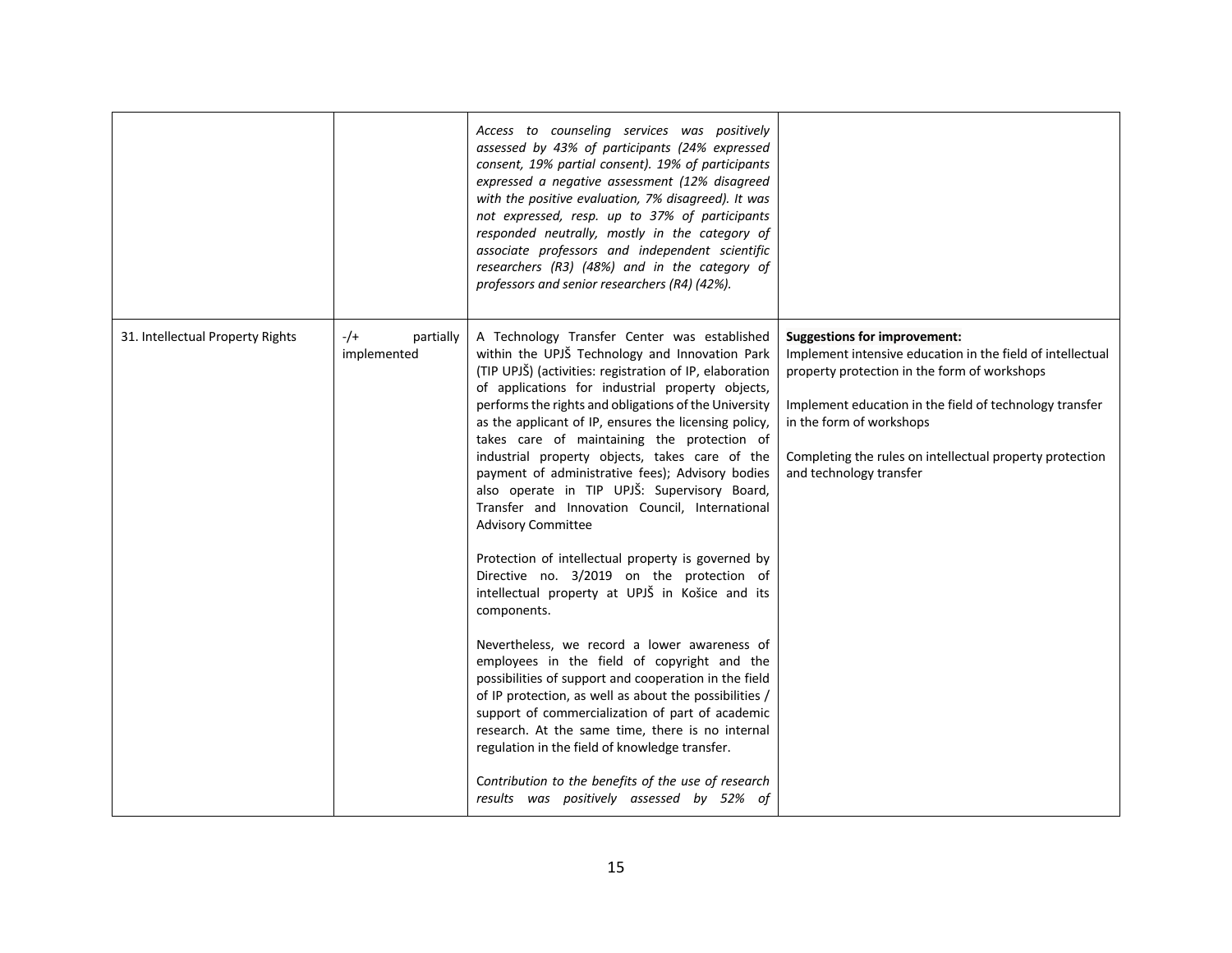|                   |                                         | participants. Professors and senior researchers (R4)<br>were the most positive about this statement (69%).                                                                                                                                                                                                                                                                                                                                                                                                                                                                         |                                                                                                                                                                                                                                                                                                                                              |
|-------------------|-----------------------------------------|------------------------------------------------------------------------------------------------------------------------------------------------------------------------------------------------------------------------------------------------------------------------------------------------------------------------------------------------------------------------------------------------------------------------------------------------------------------------------------------------------------------------------------------------------------------------------------|----------------------------------------------------------------------------------------------------------------------------------------------------------------------------------------------------------------------------------------------------------------------------------------------------------------------------------------------|
| 32. Co-authorship | $-$ /+<br>partially<br>implemented      | Within the internal regulations of UPJŠ, the area of<br>authorship, co-authorship and ethics of scientific<br>publishing is not specified.<br>Survey revealed that most researchers positively<br>perceive the possibility of co-authorship, but<br>approximately 20% of researchers in categories R2<br>and R3 perceive the application of co-authorship as<br>problematic.<br>When asked if they encountered a problematic                                                                                                                                                       | <b>Suggestions for improvement:</b><br>Elaboration of internal regulation: "Principles of good<br>practice in scientific publishing" which includes not only<br>ethics of research but also publication of research results<br>(as well as the area of co-authorship)<br>Workshop concentrating on research ethics and<br>publishing results |
|                   |                                         | autorship enforcement, 70% of participants<br>answered negatively,<br>18% positively.<br>The<br>participants most often answered positively in the<br>category of associate professors and independent<br>scientific researchers (R3) (21%) and in the R2<br>category (19%).                                                                                                                                                                                                                                                                                                       |                                                                                                                                                                                                                                                                                                                                              |
|                   |                                         | Co-authorship support was positively assessed by<br>75% of participants (52% agreed, 23% partially<br>agreed). 7% of participants expressed a negative<br>opinion. The most positive responses were from the<br>category of professors and senior researchers (R4)<br>(92%), the least positive were doctoral students and<br>assistants (R1) (70%). It was not expressed, resp.<br>18% of participants answered neutrally, mostly in<br>the category of doctoral students and assistants (R1)<br>(27%) associate professors and independent<br>scientific researchers (R3) (20%). |                                                                                                                                                                                                                                                                                                                                              |
| 33. Teaching      | +/- almost but not<br>fully implemented | Uneven workload of employees in the field of<br>teaching<br>Internal regulation "Rector's decision no. 11/2010<br>on determining the limit of the minimum scope of<br>direct teaching and counting of pedagogical<br>performances within the UPJŠ in Košice and its<br>components "sets the lower limit of direct teaching                                                                                                                                                                                                                                                         | <b>Suggestion for improvement:</b><br>Update of the regulation on the extent of direct teaching<br>and inclusion of pedagogical performance at UPJŠ                                                                                                                                                                                          |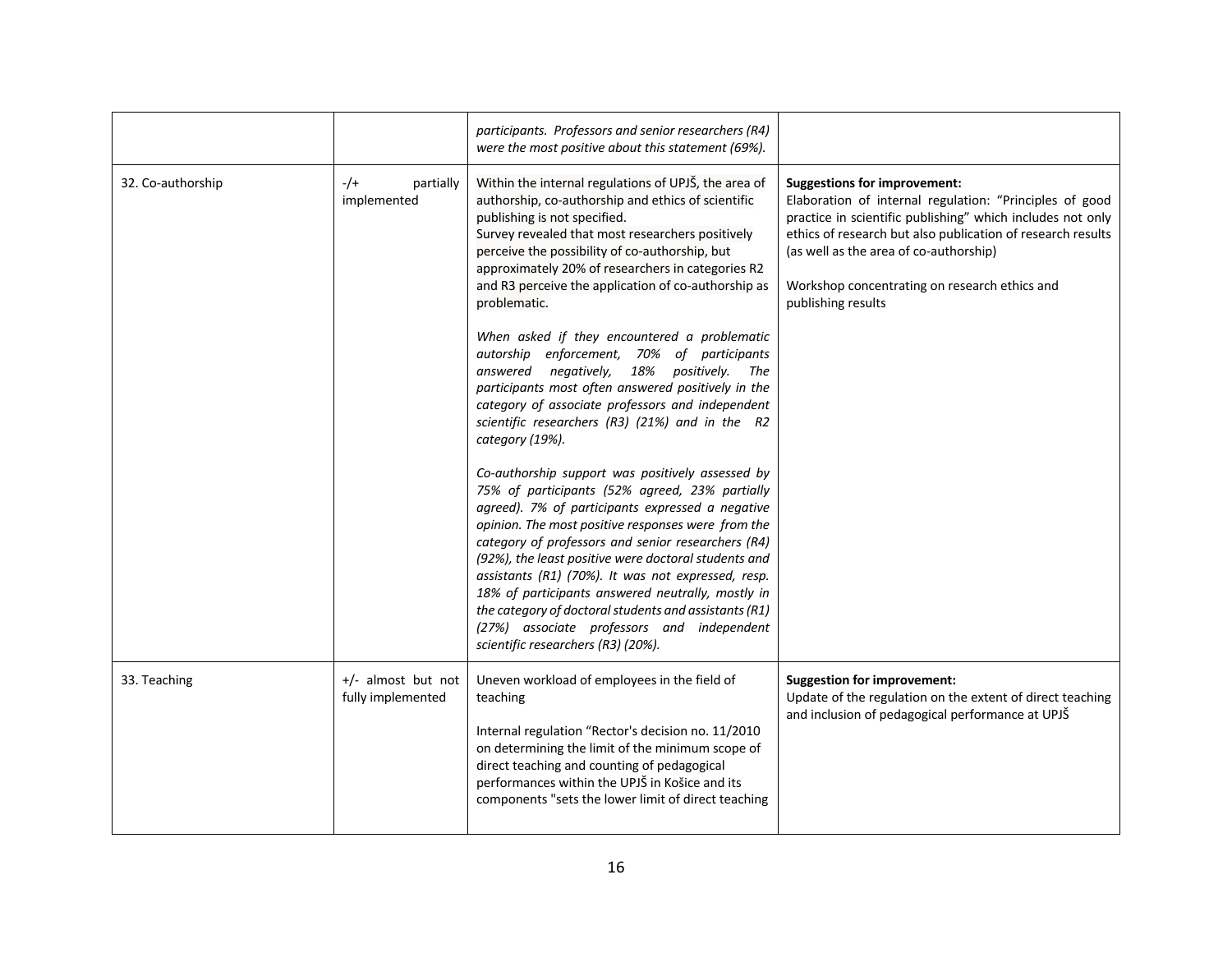|                        |                                | 76% of participants rated the pedagogical<br>workload as corresponding to the academic<br>classification (53% agreed with the above, 23%<br>partially agreed. 13% of participants feel the<br>workload as non-corresponding to the academic<br>classification. Proffesors and senior researchers<br>(R4)(85%) and R2 category (80%) were the most<br>positive about this statement. 69% of participants<br>answered positively, 19% answered negatively<br>within the R3 category.                                                                                                                                                                                                                                                                                                                                                                                                                                                                                                                                                                                                                                                                                                                                                                                                                       |                                                                                                                                                                                                                                                                                                                                                                                                                                                         |
|------------------------|--------------------------------|----------------------------------------------------------------------------------------------------------------------------------------------------------------------------------------------------------------------------------------------------------------------------------------------------------------------------------------------------------------------------------------------------------------------------------------------------------------------------------------------------------------------------------------------------------------------------------------------------------------------------------------------------------------------------------------------------------------------------------------------------------------------------------------------------------------------------------------------------------------------------------------------------------------------------------------------------------------------------------------------------------------------------------------------------------------------------------------------------------------------------------------------------------------------------------------------------------------------------------------------------------------------------------------------------------|---------------------------------------------------------------------------------------------------------------------------------------------------------------------------------------------------------------------------------------------------------------------------------------------------------------------------------------------------------------------------------------------------------------------------------------------------------|
| 34. Complains/ appeals | $-/-$ partially<br>implemented | Procedures for resolving complaints, conflicts and<br>appeals are not formalised. Faculties and<br>workplaces of UPJŠ do not have internal<br>regulations for their resolving.<br>Survey revealed the need to create an institute of<br>ombudsman / mediator.<br>53% of participants consider the resolution of<br>complaints, appeals and conflicts to be correct (38%<br>answered by consent, 15% by partial consent). It<br>was not expressed, resp. A total of 38% of<br>participants answered neutrally, mostly in the<br>category of doctoral students and assistants (R2)<br>(46%), of which up to 42% chose the alternative on<br>not knowing or not wanting to express their opinion.<br>When asked about the knowledge of the complaint<br>and appeal procedure, only 33% of participants<br>answered in the affirmative, 49% stated that they<br>did not. The most "No" answers were recorded in the<br>category of doctoral students and assistants (R1)<br>(64%), the least in the category of professors and<br>senior researchers (R4) (19%). 58% of R4 know the<br>procedure for complaints and appeals, from<br>category of doctoral students and assistants (R1)<br>only 18%. Only about a third of the participants<br>knows about the procedure within R3 category<br>(35% and 33%). | Initiatives undertaken:<br>Complains and appeal procedures are governed by<br>general legal regulations of the Slovak Republic.<br>A mail box "black box" has been set up at UPJŠ within the<br>Academic Information System where employees and<br>students can submit their complaints and suggestions.<br><b>Suggestions for improvement:</b><br>Describing the complaint submission process for the<br>employees<br>Create an institute of Ombudsman |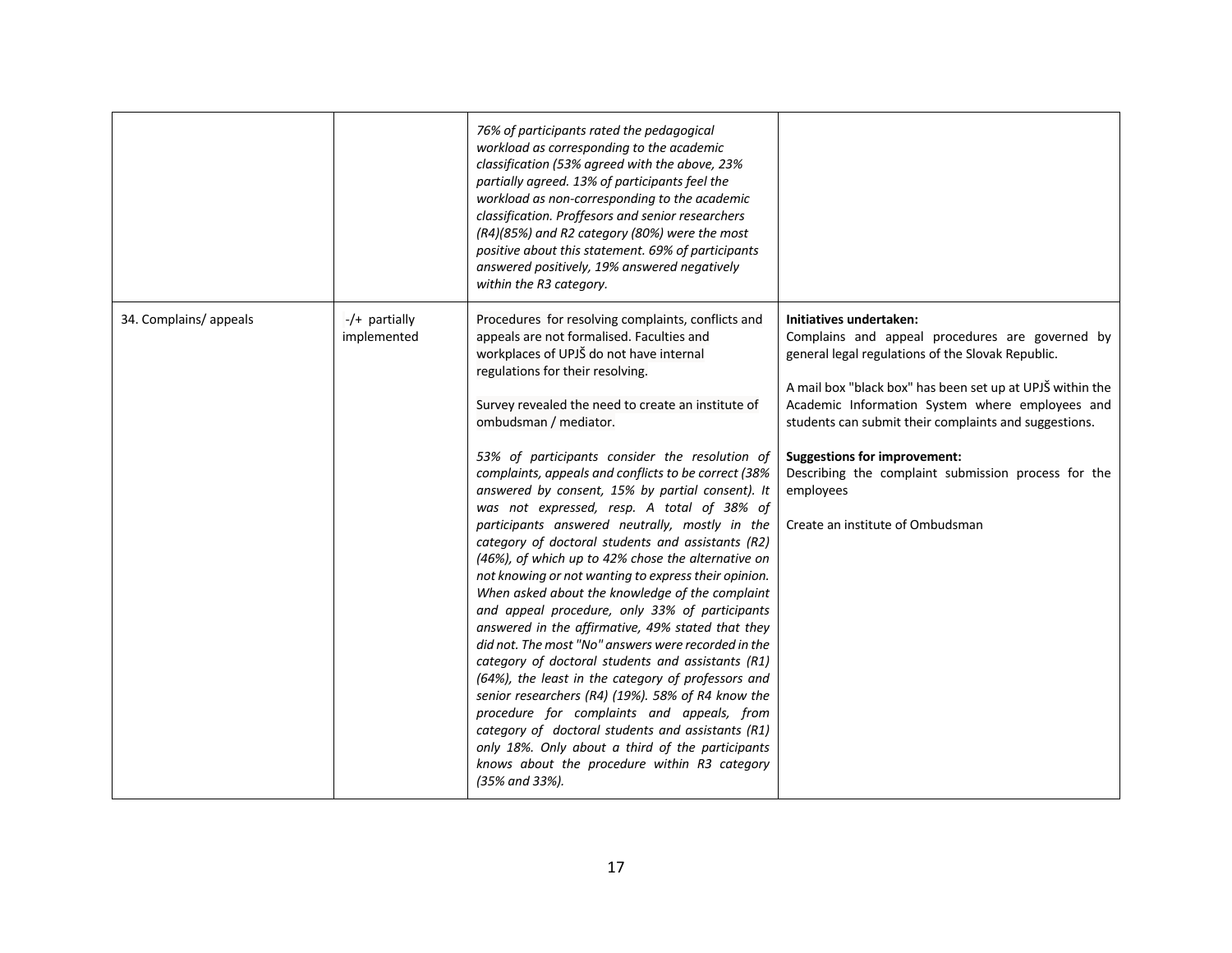| 35. Participation in decision-making<br>bodies | $^{+/+}$<br>fully<br>implemented   | Fully implemented, rules are in place.                                                                                                                                                                                                                                                                                                                                                                                                                                                                                                                                                                                                                                                                                                                                                                                                                                                                                                                                                                                                                                                                                 | Initiatives undertaken:<br>Employees of UPJŠ are supported in representation in<br>decision-making bodies. Representatives of all scientific<br>categories (R1-R4) are members in academic senates of<br>the faculties and the Academic Senate of UPJŠ. Employees<br>participate in meetings of the academic community of<br>faculties and University. |
|------------------------------------------------|------------------------------------|------------------------------------------------------------------------------------------------------------------------------------------------------------------------------------------------------------------------------------------------------------------------------------------------------------------------------------------------------------------------------------------------------------------------------------------------------------------------------------------------------------------------------------------------------------------------------------------------------------------------------------------------------------------------------------------------------------------------------------------------------------------------------------------------------------------------------------------------------------------------------------------------------------------------------------------------------------------------------------------------------------------------------------------------------------------------------------------------------------------------|--------------------------------------------------------------------------------------------------------------------------------------------------------------------------------------------------------------------------------------------------------------------------------------------------------------------------------------------------------|
| <b>Training and Development</b>                |                                    |                                                                                                                                                                                                                                                                                                                                                                                                                                                                                                                                                                                                                                                                                                                                                                                                                                                                                                                                                                                                                                                                                                                        |                                                                                                                                                                                                                                                                                                                                                        |
| 36. Relation with supervisors                  | $-/-$<br>partially<br>implemented  | The area of relations with supervisors is formalised<br>at the level of internal regulation.<br>Survey results revealed that the relationship with<br>supervisors is perceived mostly positively.<br>A total of 78% of participants feel the opportunity to<br>establish<br>well-functioning<br>professional<br>$\it a$<br>relationship with research supervisors.<br>Majority of participants expressed a positive opinion<br>about the competencies of experienced employees<br>in the supervisory resp. training position,<br>In the case of mentoring competencies within<br>experienced employees, almost a quarter of the<br>participants did not express their opinion (24% did<br>not know or did not wnt to comment). An absolute<br>majority of participants answered in the affirmative<br>(57% agreed or partially agreed).<br>In the case of expressing the competencies of a<br>career counsellor, a third of participants responded<br>with the possibility of not knowing/ not wanting to<br>express their opinion (34%). Approximately one third<br>of participants (35%) agreed or partially agreed. | <b>Suggestions for improvement:</b><br>Workshop in the field of mentoring<br>Institutionalisation of mentoring at UPJŠ                                                                                                                                                                                                                                 |
| 37. Supervision and managerial<br>duties       | $-$ /+<br>partially<br>implemented | The area of supervision and managerial skills is not<br>formalised at UPJŠ. There is a lack of mentoring<br>schemes as well as institutionalisation of mentoring.<br>The need for mentoring schemes and training in the<br>managerial skills of researchers also emerged from<br>the survey.                                                                                                                                                                                                                                                                                                                                                                                                                                                                                                                                                                                                                                                                                                                                                                                                                           | Initiatives undertaken:<br>UPJŠ provides a training camp for doctoral students in the<br>form of multi-day workshops at the beginning of their<br>work as researchers, and for several years University has<br>been providing an multi-day event: Spring School of                                                                                     |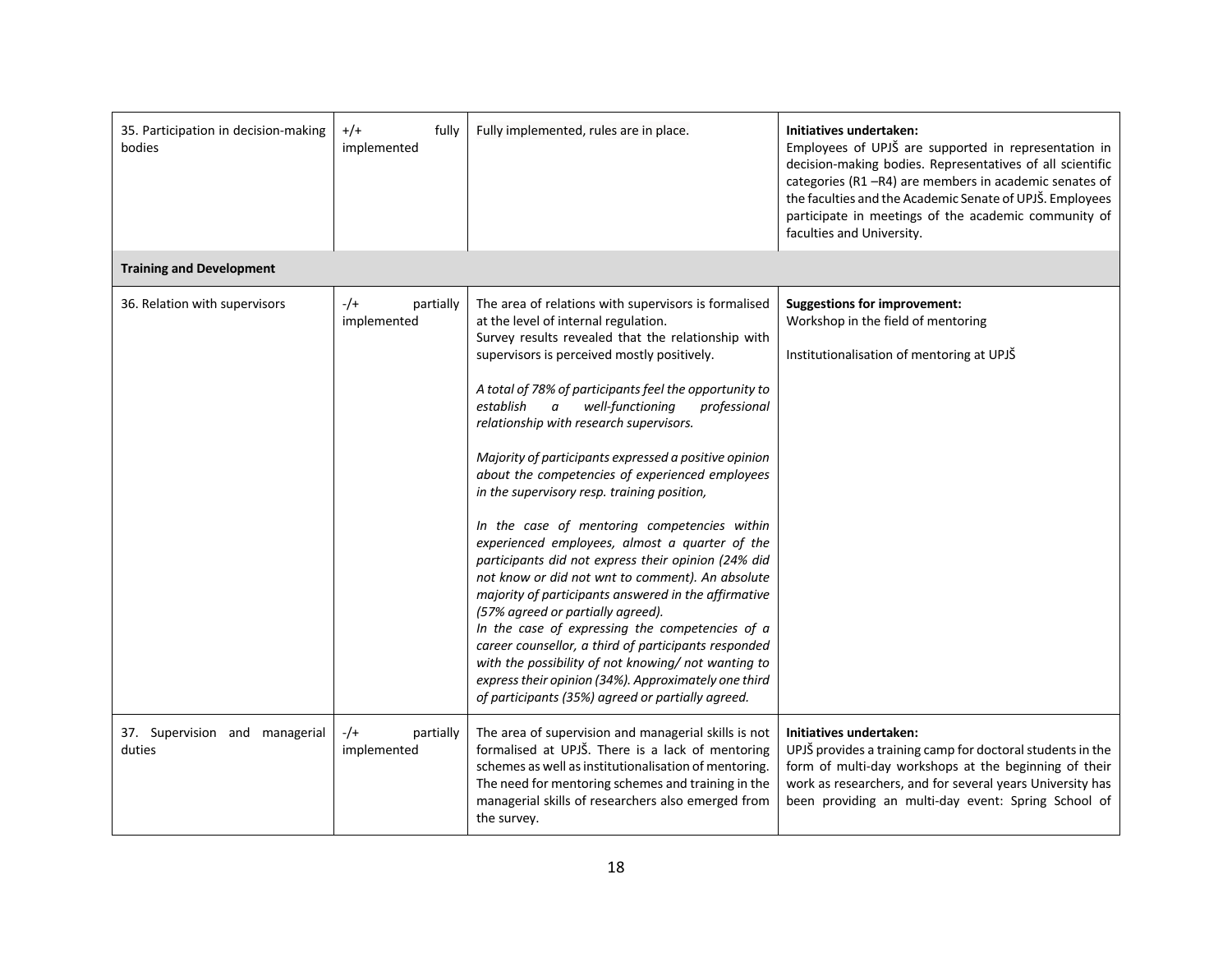|                                                               |                                   | 48% of participants agreed with the statement<br>whether experienced employees care about<br>successful career development and 27% partially<br>agreed. 8% disagreed, 10% partially disagreed and<br>7% of participants did not want to / did not know to<br>express their opinion. The most positive answers<br>were recorded in category of R4.                                                                                                                                                                      | Doctoral Students, within which doctoral students train<br>their competencies and acquire professional knowledge.<br><b>Suggestions for improvement:</b><br>Counselling and training for R3 and R4 in the field of<br>mentoring<br>Institutionalisation of mentoring at UPJŠ<br>Creation of a managerial skills module for researchers<br>(target group - experienced scientists R3, R4)<br>Workshop in the field of team management - leadership<br>(R2, R3, R4)<br>Workshop in the field of mentoring |
|---------------------------------------------------------------|-----------------------------------|------------------------------------------------------------------------------------------------------------------------------------------------------------------------------------------------------------------------------------------------------------------------------------------------------------------------------------------------------------------------------------------------------------------------------------------------------------------------------------------------------------------------|---------------------------------------------------------------------------------------------------------------------------------------------------------------------------------------------------------------------------------------------------------------------------------------------------------------------------------------------------------------------------------------------------------------------------------------------------------------------------------------------------------|
| Continuing<br>Professional<br>38.<br>Development              | $-/-$<br>partially<br>implemented | Based on a discussion with employees, and from<br>survey results it is clear that employees have a great<br>deal of opportunities for further education.<br>When asked about the possibilities of expanding<br>skills and abilities, 77% of participants answered in<br>the affirmative. Most employees agreed with this<br>statement from categories R2 and R3.                                                                                                                                                       | Initiatives undertaken:<br>University has an established independent workplace<br>Lifelong Learning Centre and Project Support focused on<br>further education of R1-R4 employees.<br><b>Suggestions for improvement:</b><br>Workshop in the field of project management for young<br>researchers (R1, R2)<br>Education in the field of project management for young<br>researchers (R1, R2)                                                                                                            |
| 39. Access to research training and<br>continuous development | $-/-$<br>partially<br>implemented | Stimulation of professional development was<br>positively assessed by 55% of participants (35%<br>expressed consent, 20% partial consent). 9% of<br>participants answered negatively (5 disagreed, 4<br>partially disagreed). It was not expressed, resp. up<br>to 35% of participants answered neutrally, mostly in<br>the category of associate professors and<br>independent scientific researchers (R3)(48%). The<br>comparison of the used categories revealed a<br>slightly increasing trend, the least positive | <b>Suggestions for improvement:</b><br>Referred to in points 37., 38.                                                                                                                                                                                                                                                                                                                                                                                                                                   |